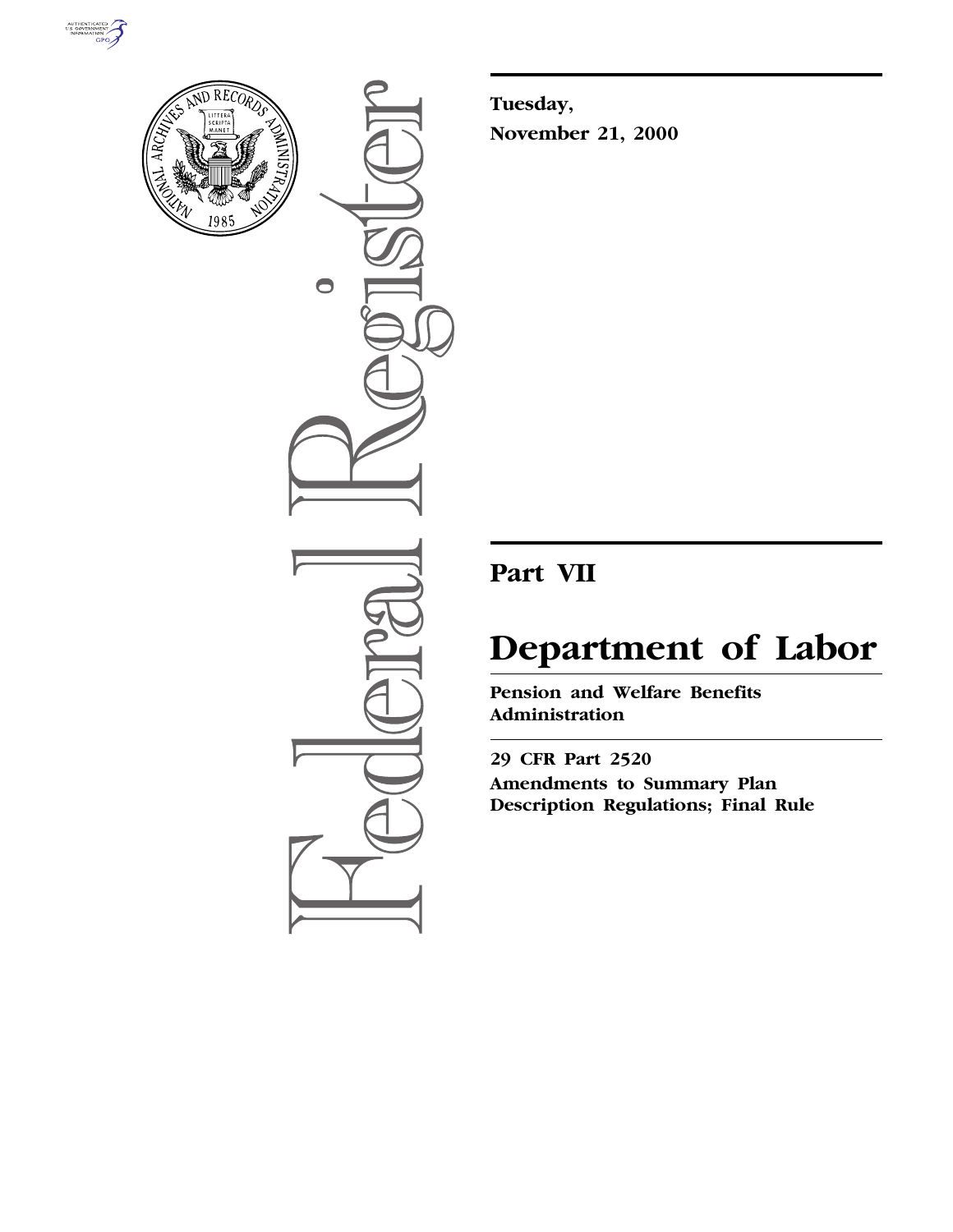# **DEPARTMENT OF LABOR**

# **Pension and Welfare Benefits Administration**

#### **29 CFR Part 2520**

**RIN 1210–AA69; RIN 1210–AA55**

#### **Amendments to Summary Plan Description Regulations**

**AGENCY:** Pension and Welfare Benefits Administration, Labor. **ACTION:** Final rule.

**SUMMARY:** This document contains a final rule amending the regulations governing the content of the Summary Plan Description (SPD) required to be furnished to employee benefit plan participants and beneficiaries under the Employee Retirement Income Security Act of 1974, as amended (ERISA). These amendments implement information disclosure recommendations of the President's Advisory Commission on Consumer Protection and Quality in the Health Care Industry, as set forth in their November 20, 1997, report, ''Consumer Bill of Rights and Responsibilities.'' Specifically, the amendments clarify benefit, medical provider, and other information required to be disclosed in, or as part of, the SPD of a group health plan and repeal the limited exemption with respect to SPDs of welfare plans providing benefits through qualified health maintenance organizations (HMOs). In addition, this document contains several amendments updating and clarifying provisions relating to the content of SPDs that affect both pension and welfare benefit plans. This document also adopts in final form certain regulations that were effective on an interim basis implementing amendments to ERISA enacted as part of the Health Insurance Portability and Accountability Act of 1996 (HIPAA). This final rule will affect employee pension and welfare benefit plans, including group health plans, as well as administrators, fiduciaries, participants and beneficiaries of such plans.

**DATES:** The amendments contained herein will be effective January 20, 2001. Except as otherwise provided, the amendments contained herein will be applicable as of the first day of the second plan year beginning on or after January 22, 2001.

**FOR FURTHER INFORMATION CONTACT:** Nalini Close, Office of Regulations and Interpretations, Pension and Welfare Benefits Administration, U.S. Department of Labor, Washington, DC (202) 219–8521. This is not a toll-free number.

# **SUPPLEMENTARY INFORMATION:**

#### **A. Background**

On September 9, 1998, the Department published in the **Federal Register** (63 FR 48376) proposed amendments to 29 CFR 2520.102–3 and 2520.102–5, governing the content of the Summary Plan Description (SPD). A number of these amendments were proposed to implement recommendations of the President's Advisory Commission on Consumer Protection and Quality in the Health Care Industry for improved disclosure by group health plans. The Commission's recommendations were set forth in its November 20, 1997 report, entitled ''Consumer Bill of Rights and Responsibilities.'' The Department also proposed several additional amendments to the SPD requirements intended to generally update and clarify the information required to be disclosed by welfare and pension plans.

Other amendments affecting the SPD requirements were published in the **Federal Register** on April 8, 1997 (62 FR 16979). These amendments, published as interim rules, served to implement amendments to ERISA's disclosure rules enacted as part the Health Insurance Portability and Accountability Act of 1996 (HIPAA). The interim rules addressed certain content requirements for SPDs of group health plans and the furnishing of summaries of material reductions in covered services or benefits.

After consideration of the public comments received on both the proposed and the interim rules referenced above, the Department is adopting final rules affecting the content of SPDs (§ 2520.102–3), the limited exception for SPDs of welfare plans providing benefits through a qualified HMO (§ 2520.102–5), and the furnishing of summaries of material reductions in covered services or benefits by group health plans (§ 2520.104b–3).1 A discussion of the specific amendments and the public comments follow.

#### **B. Amendments Relating to the Content of SPD**

# *1. Section 2520.102–3 (d)—Type of Plan*

Section 2520.102–3(d) currently requires plan administrators to specify

in the summary plan description the type of welfare or pension plan they administer. In an effort to update that requirement, the Department proposed adding ''ERISA section 404(c) plans'' to the list of examples of types of pension plans and ''group health plans'' to the list of examples of types of welfare plans. One commenter expressed the view that the specific disclosures required under the regulation section governing section 404(c) plans (29 CFR 2550.404c–1(b)) should be adequate to inform participants and beneficiaries as to the nature of the plan and that, in some instances, the relief provided by section 404(c) may not extend to the entire plan. Other commenters suggested adding categories of plans to the list of examples, such as defined contribution plans, 401(k) plans, ''cash balance'' plans, etc. Upon consideration of these comments, the Department has, for purposes of the final regulation, decided to retain ''ERISA section 404(c) plan'' as an example in the list of types of pension plan, and to further add ''defined contribution plan,'' ''401(k) plan,'' and ''cash balance plan'' to that list. The list of examples is not intended to be exhaustive. Rather, section 2520.102–3(d) requires plan administrators to clearly communicate in the SPD information to participants and beneficiaries about the type of plan in which they participate and the features of such plan. In this regard, the Department notes that where section 404(c) is intended to apply to only certain aspects of a plan or where participants have the right to direct only certain investments in their account, such information should be communicated in the SPD in a clear, understandable manner. There were no comments raising concerns regarding the addition of ''group health plan'' as an example of welfare plan. Accordingly, that change is being adopted as proposed.

With regard to cash balance plans, the Department notes that two recent reports issued by the General Accounting Office (GAO) recommend changes to the SPD requirements that the GAO believes will serve to better inform participants and beneficiaries covered by such plans, or involved in a conversion to such a plan, of their rights and benefits under the plan.2 The

<sup>1</sup>Rules governing the use of electronic media for distribution of SPD and similar documents will be published separately. In this regard, the Department intends to address the interim rule in 29 CFR 2520.104b–1(c) regarding the use of electronic media for furnishing SPDs, SMMs and updated SPDs to participants in group health plans in conjunction with the promulgation of a final rule on the use of electronic communications and recordkeeping technologies by employee benefit plans generally (*See* 64 FR 4506, January 28, 1999).

<sup>2</sup>See ''CASH BALANCE PLANS—Implications for Retirement Income'' (GAO/HEHS–00–207, dated September 29, 2000) and ''PRIVATE PENSIONS— Implications of Conversions to Cash Balance Plans'' (GAO/HEHS–00–185, dated September 29, 2000). Both GAO reports are available for viewing at www.gao.gov. The GAO's recommendations were for the Department to amend the disclosure regulations under ERISA to require that SPDs/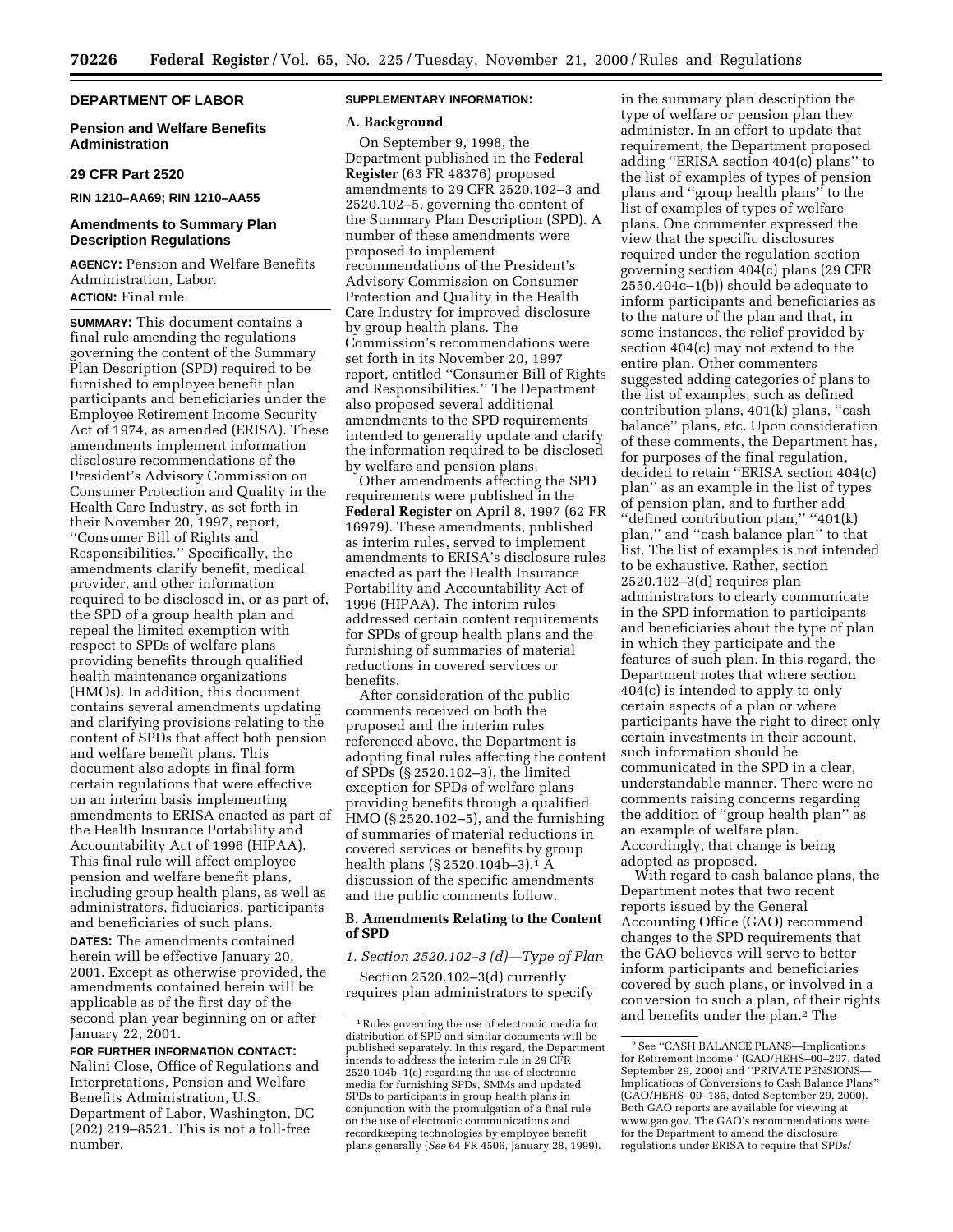Department notes that the requirements governing the content of SPDs currently require the disclosure of information regarding a pension plan's requirements concerning eligibility for participation and benefits; a statement of conditions that must be met for eligibility to receive benefits; a summary of the benefits; circumstances that may result in ineligibility, loss of denial of benefits that a participant might otherwise reasonably expect the plan to provide on the basis of the description of benefits; and a description of the service required to accrue full benefits.3 The Department further notes that the required information must be sufficiently comprehensive to reasonably apprise the plan's participants and beneficiaries of their rights and obligations under the plan and must be written in a manner calculated to be understood by the average plan participant.4 The Department believes that the foregoing SPD provisions require a reasonably comprehensive and clear description of the provisions of a cash balance plan and how a prior conversion may have affected benefits that classes of participants may have reasonably expected the plan to provide. In this regard, the Department encourages sponsors of cash balance plans to review their SPDs to ensure compliance with current disclosure requirements. The Department, however, also shares the concerns raised by the GAO and agrees that more needs to be done to ensure that participants fully understand plan changes and the impact of such changes on their benefits under the plan. In this regard, the Department invites the views of interested persons on whether, and to what extent, changes to the SPD requirements would help ensure better communications with participants and beneficiaries about a cash balance plan

3See: 29 CFR 2520.102–3(j), (l), and (n), respectively.

4See: 29 CFR 252.102–2(a).

and cash balance plan conversions. The Department also invites views on whether standardized language should be develop for the disclosure of such information to participants and beneficiaries. Suggestions for such language also are invited.

#### *2. Section 2520.102–3(j)—Eligibility for Participation and Benefits*

# a. Procedures Governing QDRO and QMCSO Determinations

The Department proposed to amend § 2520.102–3(j)(1) to require that the SPD of a pension plan include either a description of the plan's procedures governing qualified domestic relations order (QDRO) determinations or a statement indicating that participants and beneficiaries can obtain, without charge, a copy of such procedures from the plan administrator. Similarly, the Department proposed amending paragraph (j)(2) to require that the SPD of group health plans include either a description of the plan's procedures governing qualified medical child support order (QMCSO) determinations or a statement indicating that participants and beneficiaries can obtain, without charge, a copy of such procedures from the plan. The Department did not receive any comments requesting modification of these provisions; accordingly, these amendments are being adopted as proposed.

#### b. Pension Plan Disclosures

A number of commenters suggested that paragraph  $(j)(2)$  of  $\S 2520.102 - 3$  be changed to expressly require plan administrators to explain in pension plan SPDs the difference between the plan's requirements for eligibility to participate in a plan and the requirements for eligibility to receive benefits. These commenters stated that many participants in pension plans do not understand that satisfying eligibility requirements to participate in a plan does not necessarily mean that the participants are necessarily vested in the benefits provided by the plan. The current regulation requires that pension plan SPDs describe ''the plan's provisions relating to eligibility to participate in the plan, such as age or years of service requirements,'' and include ''a statement describing any other conditions which must be met before a participant will be eligible to receive benefits.'' Accordingly, it is the Department's view that the current regulation already requires that SPDs include a description, written in a manner calculated to be understood by the average plan participant, both of the

requirements for eligibility to participate in a plan and of any additional conditions for eligibility to receive benefits. The Department, therefore, has determined that the requested clarification is not necessary.

# c. Group Health Plan Disclosures

In responding to recommendations of the Health Care Commission, the Department proposed amending paragraph (j) of § 2520.102–3 to add a new subparagraph (3) clarifying the information that must be included in the SPD of a group health plan.5 Specifically, subparagraph (3), as proposed, would require that the SPD of a group health plan describe: any costsharing provisions, including premiums, deductibles, coinsurance, and copayment amounts for which the participant or beneficiary will be responsible; any annual or lifetime caps or other limits on benefits under the plan; the extent to which preventive services are covered under the plan; whether, and under what circumstances, existing and new drugs are covered under the plan; whether, and under what circumstances, coverage is provided for medical tests, devices and procedures; provisions governing the use of network providers, the composition of the provider network and whether, and under what circumstances, coverage is provided for out-of-network services; any conditions or limits on the selection of primary care providers or providers or specialty medical care; any conditions or limits applicable to obtaining emergency medical care; and any provisions requiring preauthorizations or utilization review as a condition to obtaining a benefit or service under the plan. Subparagraph (3) also provided that, in the case of plans with provider networks, the listing of providers may be furnished to participants and beneficiaries as a separate document, provided that the SPD contains a general description of the provider network and indicates that provider lists are furnished, without charge, in a separate document. In discussing the new subparagraph (3) in the preamble to the proposal, the Department expressed its view that the information more specifically delineated in the new subparagraph is already required to be disclosed pursuant to paragraph (j)(2) of § 2520.102–3, and that the amendment is merely intended to remove any ambiguity as to the disclosure

SMMs include: (i) a clear statement regarding the difference between the hypothetical account balance and the accrued benefit payable at normal retirement age under the cash balance plan; (ii) specific information about the impact timing of interest crediting has on deferred pension benefits for terminating workers; (iii) standardized language providing plan participants with their rights to contact PWBA and/or IRS if they are unable to understand the information provided and the relevant addresses and telephone numbers necessary for such contacts; (iv) a clear statement regarding the hypothetical nature of cash balance accounts, including that employees do not own the accounts and how such accounts differ from any defined contribution accounts an employer may also provide; and (v) a clear statement identifying the potential of the conversion to reduce future pensions accruals and early retirement benefits and under what circumstances such reductions are likely to occur.

<sup>5</sup>The term ''group health plan'' is defined in ERISA section 733(a).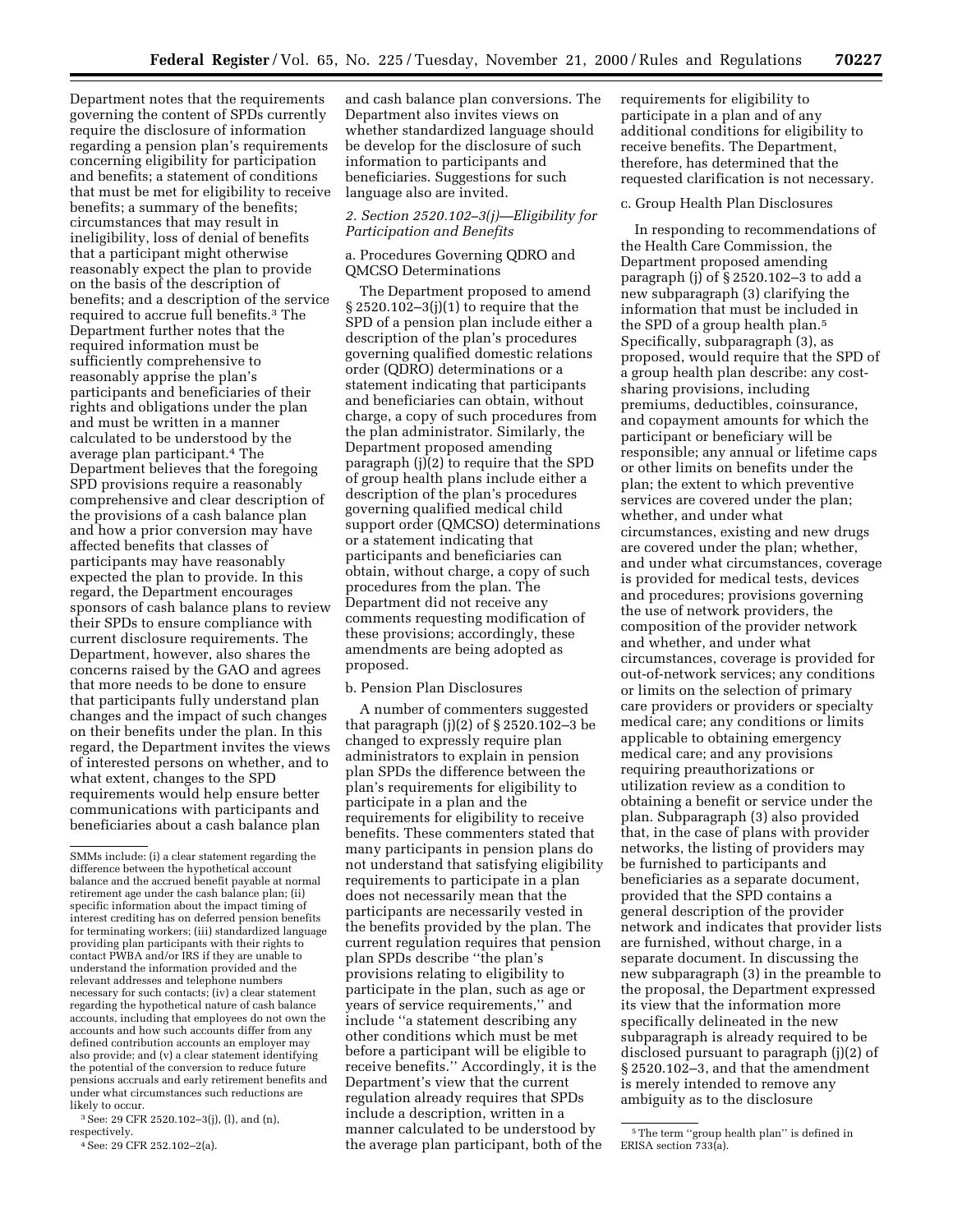requirements applicable to group health plans.

The Department received a number of comments relating to the requirements of proposed paragraph (j)(3). While many commenters agreed that much of the information delineated in the proposal is currently provided to participants and beneficiaries, a number of the commenters indicated that the information is not provided as part of an SPD. In this regard, commenters expressed concern that requiring specific detailed information relating to covered drugs, preventive services, costsharing provisions, and provider networks to be included in the SPD itself will be burdensome and costly to plans and not helpful for participants and beneficiaries. Some commenters indicated that having to amend SPDs to reflect frequent changes in specific benefits, such as the addition of new drugs, medical tests or devices, would also increase burdens and costs for plans. Other commenters expressed concern about having to provide all plan participants and beneficiaries with an SPD containing all the required disclosures when the plan provides different insurance or HMO options or different premium or cost-sharing provisions applicable to different categories of participants.

Under ERISA, the SPD is the primary vehicle for informing participants and beneficiaries about their rights and benefits under the employee benefit plans in which they participate. It is the view of the Department, therefore, that the SPD is the appropriate vehicle for providing participants and beneficiaries the information described in proposed paragraph (j)(3). It is important to note, however, that the Department did not intend paragraph (j)(3) to be construed as requiring the SPD to list each and every drug, test, device, or procedure covered by a group health plan. Rather, paragraph (j)(3) is intended to ensure that SPDs adequately inform participants and beneficiaries whether and under what circumstances the benefits referenced in paragraph (j)(3) will or will not be covered by the plan, and to direct participants and beneficiaries as to where additional information may be obtained, free-ofcharge, about plan coverage of a specific benefit, i.e., a particular drug, treatment, test, *etc.* It is the view of the Department that paragraph (j)(2) of § 2520.102–3 continues to govern the required disclosure of detailed schedules of benefits, including schedules and listings of specific preventive services, drugs, tests, devices, procedures, and other benefits described in (j)(3), by group health plans. In this regard,

§ 2520.102–3(j)(2) provides, among other things, that ''[i]n the case of a welfare plan providing extensive schedules of benefits (a group health plan, for example) only a general description of such benefits is required if reference is made to detailed schedules of benefits which are available, without cost to any participant or beneficiary who so requests.''

The Department also believes that its current law and regulations provide group health plans with sufficient flexibility so that they will not have increased burdens and costs resulting from having to amend SPDs to reflect frequent changes in specific benefits, such as the addition of new drugs, medical tests or devices. Rather, to the extent that there is a material modification in the terms of the plan or a change in the information required to be included in the SPD, ERISA section 104(b)(1) and the Department's regulations allow the administrator to furnish participants covered under the plan and beneficiaries receiving benefits with a summary of material modification, or SMM.

A few commenters requested that Department define specific itemized terms, such as ''preventive services'' and ''provider network.'' Because the meaning of such terms or concepts may vary from plan to plan, the Department believes that, in the context of describing covered benefits, such terms are best defined by reference to applicable plan provisions, rather than by regulation. Accordingly, the Department has not adopted these suggestions.

With regard to descriptions of group health plan provisions requiring preauthorization or utilization review as a condition to obtaining a benefit or service under the plan, the Department notes that, while only a summary of these provisions is required, the summary must be sufficient to apprise participants and beneficiaries of their rights and obligations under such provisions. With regard to the disclosure of cost sharing information, the Department notes that, while specific premium amounts would not have to be disclosed in the SPD, the SPD must clearly communicate the circumstances and extent to which participants and beneficiaries will be liable under the plan for premiums, deductibles, copayments, etc. Deductibles, copayments, benefit caps or limits on the benefits payable under the plan should be set forth in sufficient detail to reasonably enable participants and beneficiaries to assess their

responsibility for medical care, hospital and other costs under the plan.

For the above reasons, the Department does not believe that requiring inclusion of the benefit information described in paragraph (j)(3) will either impose undue burdens on plans or undermine the usefulness of the SPD for plan participants and beneficiaries. To the contrary, the Department believes that inclusion of such information in the SPD is necessary to ensure that participants and beneficiaries are provided basic information concerning their plan's coverage of preventive medical services, drugs, tests , devices, etc., even if more detailed information concerning specific benefits is available on request.

The Department continues to believe, however, that, unlike schedules and listings of specific benefits that may be furnished upon request, complete listings of network providers should be furnished automatically to each participant and beneficiary. The Department believes that, where the availability of specific medical services or benefits under a plan may depend in whole or in part on knowing the specific service provider from whom services may be obtained, the selection of a service provider becomes a particularly significant benefit decision. The Department believes that, under such circumstances, participants and beneficiaries will be in the best position to evaluate and assess their medical provider options when they can review a complete listing of the providers available to them under the terms of the plan, rather than having to inquire on a service-by-service or provider-byprovider basis. For this reason, the Department is retaining the requirement that detailed provider lists be furnished automatically, without charge, to participants. The Department recognizes, however, that requiring all providers to be listed in an SPD may undermine the usefulness of SPDs as a disclosure document. The Department, therefore, is also retaining the proposed provision in paragraph (j)(3) permitting the network provider listings to be furnished in a separate document, provided that the SPD contains a general description of the provider network and, as noted, that provider lists are furnished automatically, without charge.

In response to commenter concerns about having to provide participants and beneficiaries with an SPD containing detailed benefit, premium, network provider, and other information that may not be equally relevant to all participants and beneficiaries, the Department notes that plan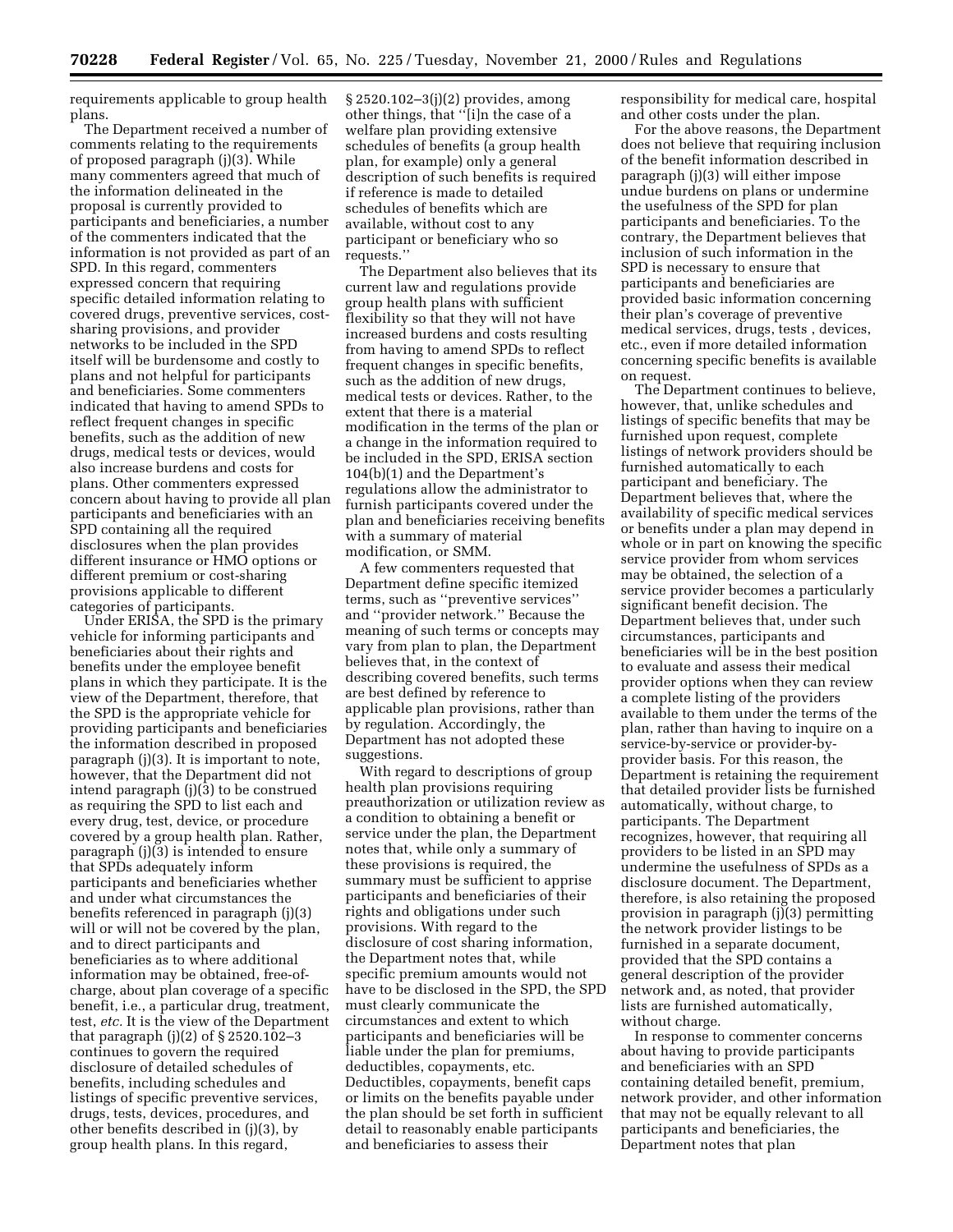administrators may utilize different SPDs for different classes of participants and beneficiaries, as described at 29 CFR 2520.102–4. In general, the regulation provides that where an employee benefit plan provides different benefits for various classes of participants and beneficiaries, the plan administrator may fulfill the requirement to furnish an SPD by furnishing each class of participant and beneficiary a copy of the SPD appropriate to that class. The regulation further provides that, while the SPD may omit information not applicable to the class of participants and beneficiaries to which it is furnished, the SPD must clearly identify on the first page of text the class of participants and beneficiaries for which the SPD was prepared and the plan's coverage of other classes. It is the view of the Department that where a plan has varying premium structures or benefits for different classes of participants and beneficiaries, different SPDs can be prepared and furnished in accordance with § 2520.102–4. For example, for purposes of § 2520.102–4, participants and beneficiaries may be classified by the benefit coverages they select under the plan (e.g., fee-for-service option or HMO option), thereby permitting separate SPDs to be prepared for each coverage option available under the plan.

#### *3. Section 2520.102–3(1)—Disclosure of Plan Termination Information*

The Department proposed to amend paragraph (1) of § 2520.102–3 to incorporate principles set forth in Technical Release 84–1 and to clarify the application of those principles to plan amendments. Specifically, the proposal would require that SPDs include the following information: (1) A summary of any plan provisions governing the authority of the plan sponsor or others to terminate the plan or to eliminate, in whole or in part, benefits under the plan, and the circumstances, if any, under which the plan may be terminated and benefits amended or eliminated; (2) a summary of any plan provisions governing the benefits, rights and obligations of participants and beneficiaries under the plan on termination of the plan or amendment or elimination of benefits under the plan, including, in the case of an employee pension benefit plan, a summary of any provisions relating to the accrual and the vesting of pension benefits under the plan upon termination of the plan; and (3) a summary of any plan provisions governing the allocation and disposition of assets of the plan upon termination of the plan.

Several commenters argued against adopting this provision on the basis that it would be difficult for plan administrators to anticipate and describe in an SPD all the possible circumstances under which plans may be terminated or benefits eliminated. The Department does not view the proposed amendment of paragraph (1) as requiring an exhaustive listing or description of every circumstance that might result in the elimination of benefits or termination of the plan. Rather, SPDs should include a clear, understandable summary of the sponsor's authority under the plan, as well as limitations thereon, to eliminate benefits or terminate the plan. The level of detail provided in the SPD, however, may vary depending on the nature of the plan and the plan provisions involved. The Department continues to believe, as it has since the issuance of Technical Release 84–1, that the disclosure of the information relating to the circumstances under which benefits might be eliminated or the plan terminated, and the effects of such actions on benefits, is of significant importance to participants and beneficiaries. For this reason, the Department is adopting, without change, the proposed amendment to paragraph (1) of § 2520.102–3.

A few commenters suggested that the regulations should prohibit conflicts between provisions of the SPD and the plan document by requiring the use of clear terminology and definitions, prohibiting the use of disclaimers in SPDs, and providing that ambiguous SPD provisions will be interpreted against the drafter. To the extent these comments concern the understandability of SPDs to plan participants and beneficiaries, the Department believes that its current general standards on style and format of SPDs in 29 CFR 2520.102–2 are appropriate and further regulatory guidance is not necessary. Some of these comments, such as the request to prohibit ''disclaimers'' in SPDs and establishing a rule calling for interpreting ambiguous provisions in SPDs against the drafter, raise issues that are beyond the scope of these SPD regulations.

Several commenters suggested that the Department clarify the requirement regarding disclosure of subrogation provisions in a plan's SPD. It is the Department's view that subrogation, reimbursement, and other provisions of a plan that may serve to eliminate, reduce, offset or otherwise adversely affect the amount of benefits to which

a participant or beneficiary is entitled must be disclosed in the SPD pursuant to § 2520.102–3(l). Similarly, it is the view of the Department that, for purposes of satisfying § 2520.102–3(l), the SPD must include a description of any fees or charges that may be imposed on a participant or beneficiary, or their individual account, as a condition to receiving a benefit, inasmuch as any such fee or charge may, directly or indirectly, serve to reduce the benefits the participant or beneficiary might otherwise reasonably expect to receive. Paragraph (l) has been clarified in this regard.

#### *4. Section 2520.102–3(m)—PBGC Coverage*

Section 2520.102–3(m) requires pension plan SPDs to include a statement indicating whether benefits of the plan are insured under Title IV of ERISA and, if insured, a description of the pension benefit guaranty provisions of Title IV and a statement indicating that further information can be obtained from the plan administrator or the Pension Benefit Guaranty Corporation (PBGC). The regulation provides that a SPD is deemed to meet the requirements of paragraph (m)(2) if it includes a model statement included in the regulation. The Department proposed to amend the model statement in accordance with changes provided by the PBGC to more accurately reflect the benefits guaranteed under Title IV, as well as update the information relating to the PBGC.

A commenter stated that the model statement was not appropriate for use in SPDs of multiemployer plans because a broader range of circumstances can give rise to a plan termination and the level of guaranteed benefits may be substantially below the level of benefits promised under the plan. In response to this comment, the PBGC prepared separate model statements for singleemployer plans and multiemployer plans, and the Department modified the proposal to include the model statement for single-employer plans in paragraph (m)(3) and the model statement for multiemployer plans in paragraph  $(m)(4)$ .

# *5. Section 2520.102–3(o)—COBRA Rights*

Under the proposal, paragraph (o) of § 2520.102–3 would be amended to address the requirement that participants and beneficiaries in group health plans subject to the COBRA continuation coverage provisions of Part 6 of Title I of ERISA be provided information concerning their rights and obligation under those provisions.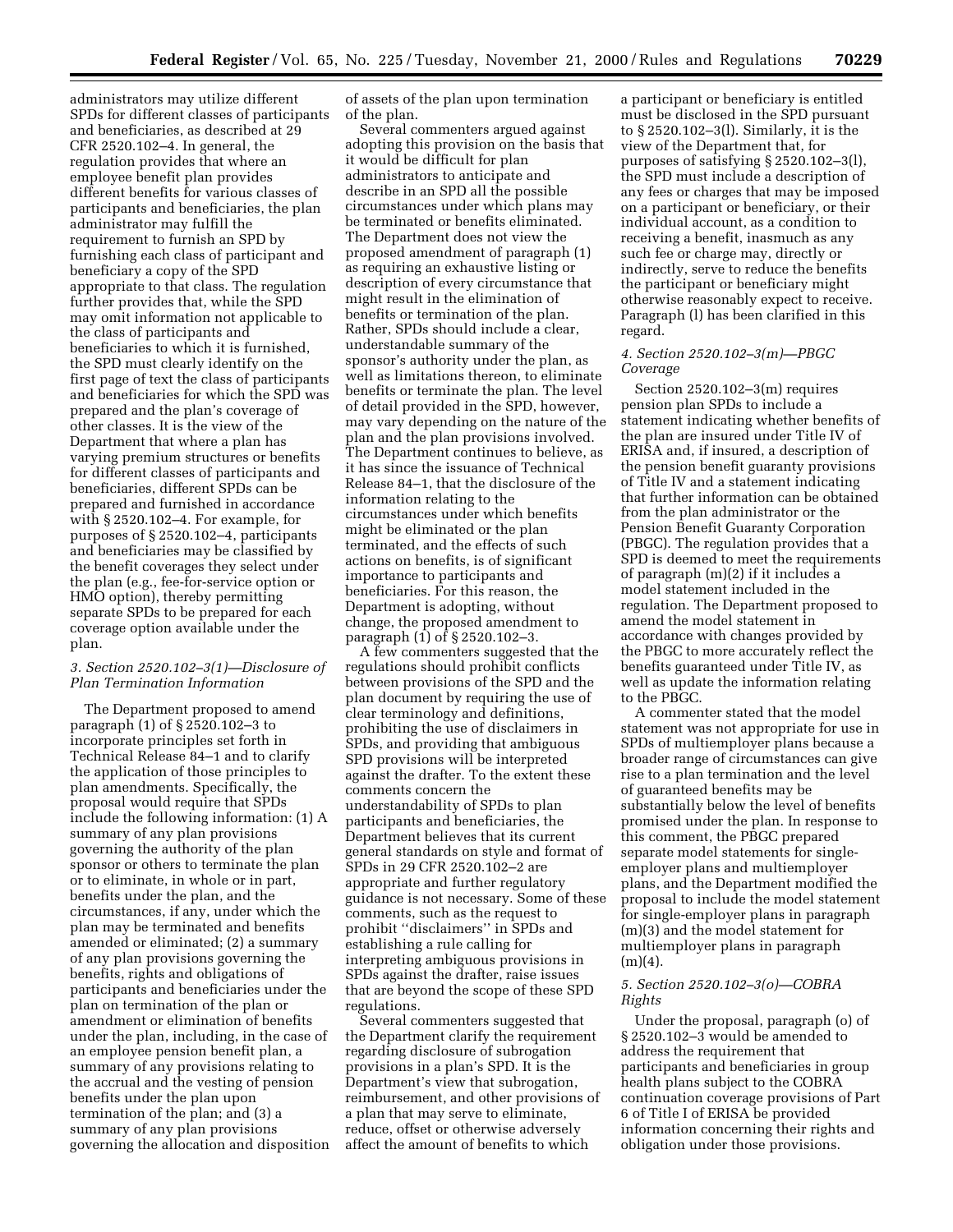Two commenters expressed concern about having to provide detailed COBRA information in the SPD. One of the commenters suggested permitting the information to be furnished in a separate document, like the disclosures permitted with respect to QDRO and QMCSO determination procedures. The COBRA provisions confer important substantive rights upon participants and beneficiaries concerning the continuation of their health plan coverage. For this reason, the Department continues to believe that participants and beneficiaries should be informed about these rights, and their obligations with respect to the exercise of these rights, in the summary plan description. The Department, therefore, is adopting the proposed amendment of paragraph (o) of § 2520.102–3 without change.

One commenter requested a clarification as to whether the section 606(a)(1) COBRA notice provided through the SPD should be provided at the time the participant first becomes covered under the plan or when the participant becomes eligible for COBRA continuation coverage. Pursuant to ERISA section 104(b)(1), and the Department's regulations issued thereunder, an administrator must distribute an SPD within 90 days of an individual's becoming a participant or beneficiary under the plan. ERISA section 606(a)(1), however, requires group health plans to provide covered employees and spouses, if any, with notification of their COBRA rights at the time of commencement of coverage under the plan, i.e., when the individual becomes a participant or beneficiary. As noted in the preamble to the proposed regulation, the Department has taken the position that the disclosure obligation under section 606(a)(1) will be satisfied by furnishing to the covered employee and spouse, at the time coverage commences under the plan, an SPD that includes the COBRA continuation coverage information required by section 606(a)(1).6

Two commenters raised issues concerning spousal notification. One commenter inquired whether hand delivery of an SPD with COBRA information to a participant at a worksite location with written instructions to share the SPD with the spouse would satisfy the section 606(a)(l) disclosure requirement. The

other commenter expressed concern that including COBRA information in the SPD may lead some to conclude that spousal notification is not required. The mere fact that COBRA information is required to be set forth in the SPD does not relieve group health plan administrators from their obligation to provide notice to an employee's covered spouse under 606(a)(1). The Department, however, has taken the position that where a spouse's last known address is the same as the covered employee's, a single mailing of the required COBRA disclosure (which could be in the form of an SPD), addressed to both the employee and the spouse, will constitute good faith compliance with the COBRA notice requirements of section 606(a)(1) (*See* Technical Release No. 86–2). It is the view of the Department that, in the absence of specific contrary regulations, in-hand delivery to an employee at his or her worksite location of an SPD containing COBRA information would not constitute adequate notice to the spouse of that employee for purposes of section 606(a)(1).

# *6. Section 2520.102–3(q)—Funding Medium Information for Group Health Plans*

On April 8, 1997, the Department published in the **Federal Register** (62 FR 16970) an amendment to paragraph (q) of § 2520.102–3 implementing statutory changes to the SPD disclosure requirements enacted as part of the Health Insurance Portability and Accountability Act of 1996. The amendment was intended to ensure that SPDs clearly inform participants and beneficiaries about the role of health insurance issuers in their group health plan, particularly in those cases where the plan is self-funded and an insurer is serving as a contract administrator or claims payor, rather than as an insurer. In the preamble to the September 9, 1998, proposed SPD amendments (63 FR 48386), the Department noted that it intended to adopt paragraph (q) as a final regulation in conjunction with the adoption of other amendments to the SPD requirements.

One commenter suggested that paragraph (q) should require that SPDs include an explanation of the importance of whether health benefits provided by a plan are guaranteed by an insurer, including a disclosure that participants and beneficiaries in selfinsured group health plans do not have access to the consumer protections afforded to participants and beneficiaries of plans utilizing statelicensed insurers and HMOs (for example, solvency requirements and

governmental administrative assistance in the event of disputes over coverage). The Department does not believe that the SPD is the appropriate vehicle for comparing various types of funding arrangements, without regard to whether such arrangements are actually utilized by the plan. The Department, therefore, is adopting paragraph (q) of § 2520.102–3, without change and as it was adopted in interim form, as a final rule.

#### *7. Section 2520.102–3(s)—Claims Procedure Information*

The Department proposed to amend paragraph (s) of § 2520.102–3 to make clear that the claims procedure in the SPD of a group health plan must include any plan procedures for preauthorization, approval, or utilization review. The proposed amendment also made clear that a plan is not precluded from furnishing the plan's claims procedures as a separate document that accompanies the plan's SPD, provided that the separate document satisfies the style and format requirements of § 2520.102–2, and, provided further that the SPD contains a statement that the plan's claims procedures are furnished automatically, without charge, as a separate document. While commenters generally supported the provision allowing the plan's claims procedures to be provided in a separate document, a few commenters argued that, given the importance of the claims procedures to participants and beneficiaries, the full claims procedures should be required to be in the SPD.

The Department agrees that the procedures governing a plan's benefit claims and appeal processes are of critical importance to participants and beneficiaries. The Department also recognizes that requiring incorporation of detailed claims procedures in the SPD, which contains a wide variety of benefit-related information, may in some instances minimize the importance of the procedures or overwhelm some participants. It is the view of the Department that the proposed conditions for utilizing a separate document for purposes of disclosing a plan's benefit claims and appeals procedures will ensure that participants and beneficiaries receive clear and complete information about their plan's benefit claims procedures, while providing plan administrators the flexibility to choose which method of communication, integration in an SPD or furnishing a separate document with the SPD, will best serve their plan's participants and beneficiaries. The Department, therefore, is adopting the

<sup>6</sup>The Department is currently considering the issuance of additional guidance, in form of regulations, that would serve to clarify the information disclosure and notification requirements under the continuation coverage provisions of Part 6 of Title I, including the requirements of section 606(a)(1) of ERISA.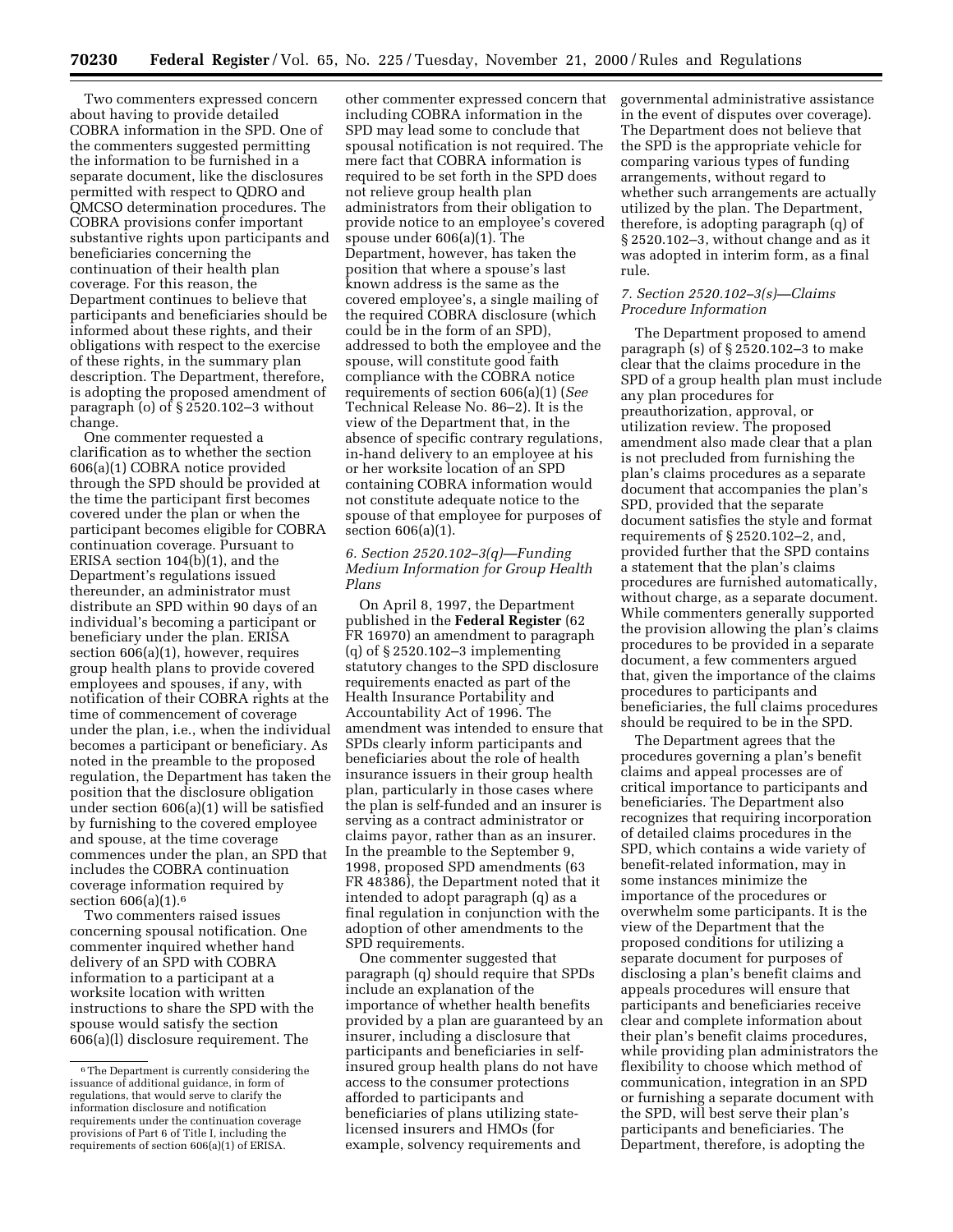proposed amendment to paragraph (s) of the Department or suing regarding § 2520.102–3 without change.

# *8. Section 2520.102–3(t)—Statement of ERISA Rights*

The proposal would amend paragraph (t)(2) of § 2520.102–3 to improve and update the model statement of ERISA rights that plans may use to satisfy the requirement to furnish participants and beneficiaries with the statement of ERISA rights described in section 104(c) of the Act. Specifically, the Department proposed to amend the model statement to incorporate references to participant rights under the COBRA continuation provisions of Part 6 of ERISA and the portability provisions of Part 7 of ERISA. The proposal also would extend to all employee benefit plans the model statement changes applicable to group health plans on an interim basis as a result of amendments to ERISA enacted as part of the Health Insurance Portability and Accountability Act of 1996. It does so with the addition of a sentence to the model statement directing participants and beneficiaries who have questions about their ERISA rights to the nearest office of the Pension and Welfare Benefits Administration or the Division of Technical Assistance and Inquiries in Washington, D.C. Other changes to the statement include: modifying the reference of ''up to \$100 a day'' to ''up to \$110 a day,'' to reflect the fact the civil monetary amount under ERISA section  $502(c)(1)$  has been increased to take inflation into account, as required by the Debt Collection Improvement Act of 1996; 7 clarifications to the language discussing the types of documents participants and beneficiaries have the right to examine and receive copies of upon request; the addition of a sentence indicating that issues involving the qualified status of domestic relations orders and medical child support orders may be resolved in Federal court; and clarifying the rights of participants and beneficiaries under the plan's claims procedures.

A number of commenters suggested that the style and readability of the model statement could be improved by, for example, varying font sizes and using headings and indented text. Other commenters suggested that the Department include information concerning the availability of Departmental assistance in obtaining SPDs and copies of plan documents, while others requested that the Department include a statement urging participants and beneficiaries to contact their plans before filing complaints with problems with claim denials or issues on benefit entitlements.

In response to these comments, the Department has added headings to the model statement that are intended to make the statement easier to read. Administrators are encouraged to explore other steps that might be taken to enhance readability, without compromising or undermining the substantive information provided in the model statement. The Department also has modified the proposed model statement to include provisions informing participants and beneficiaries that they may obtain copies of annual reports (Form 5500s) filed for their plan from the Public Disclosure Room of the Pension and Welfare Benefits Administration (PWBA) and a notice that assistance is available from PWBA's regional offices in obtaining from plan administrators documents under which the plan is established or operated.

With respect to the suggestion that participants be encouraged to contact their plans about claims and benefit issues prior to contacting the Department of Labor, the Department believes that language of the proposed statement—directing plan questions to the plan administrator—provides direction to plan participants without inhibiting their pursuing issues with the Department. Accordingly, no changes to the model statement are being made in this regard.

# *9. Section 2520.102–3(u)—Newborns' and Mothers' Health Protection Act Disclosure*

On September 9, 1998, the Department published in the **Federal Register** (63 FR 48372) a revised interim rule setting forth the information required to be disclosed in the SPD concerning the provisions of the Newborns' and Mothers' Health Protection Act (Newborns' Act), codified at section 711 of ERISA. A concern was expressed to the Department that the interim rule in § 2520.102–3(u) required all Title I group health plans to include information in their SPDs about federal law requirements under the Newborns' Act while section 711(f) provides an exception from those requirements for health insurance coverage in certain states. Specifically, section 711(f) provides that the requirements of section 711 shall not apply with respect to health insurance coverage if a state law regulating the coverage: (1) requires such coverage to provide for at least a 48-hour hospital length of stay following a vaginal delivery and at least a 96-hour hospital length of stay

following a cesarean section; (2) requires such coverage to provide for maternity and pediatric care in accordance with guidelines established by the American College of Obstetricians and Gynecologists, the American Academy of Pediatrics, or other established professional medical associations; or (3) requires, in connection with such coverage for maternity care, that the hospital length of stay for such care is left to the decision of (or required to by made by) the attending provider in consultation with the mother. The commenter expressed concern that participants and beneficiaries could be confused by an SPD disclosure describing federal law requirements in situations where only state law applies.

The Department agrees that plans that are exempt from the federal law requirements of section 711 because state law requirements apply should be able to focus their SPD disclosure on the applicable state law requirements for hospital length of stay following newborn deliveries. The final rule therefore modifies the requirement in § 2520.102–3(u) to provide that, for a group health plan, as defined in section 733(a)(1) of the Act, that provides maternity or newborn infant coverage, the SPD must contain a statement describing the federal or state law requirements applicable to the plan or any health insurance coverage offered under the plan, relating to hospital length of stay in connection with childbirth for the mother or newborn child. The final rule makes it clear that if federal law applies in some areas in which the plan operates and state laws apply in others, the SPD must describe the federal and state law requirements that apply in each area covered by the plan. The final rule also sets forth a model statement that group health plans subject to section 711 of the Act may use to comply with paragraph (u) of this section relating to the required description of federal law requirements.

# **C. Repeal of Limited Exemption for SPDs of Plans Providing Benefits Through a Federally Qualified HMO**

The proposal would repeal the limited exemption, at 29 CFR 2520.102– 5, for SPDs of welfare benefit plans providing benefits through a qualified HMO, as defined in section 1310(d) of the Public Health Act, 42 U.S.C. 300e– 9(d). Such SPDs are not required to include the information described in §§ 2520.102–3(j)(2), (l), (q) and (s), provided certain conditions are met. Several commenters objected to the repeal of § 2520.102–5, expressing concern that this change would result in

<sup>7</sup>*See* 62 FR 40696 (July 29, 1997).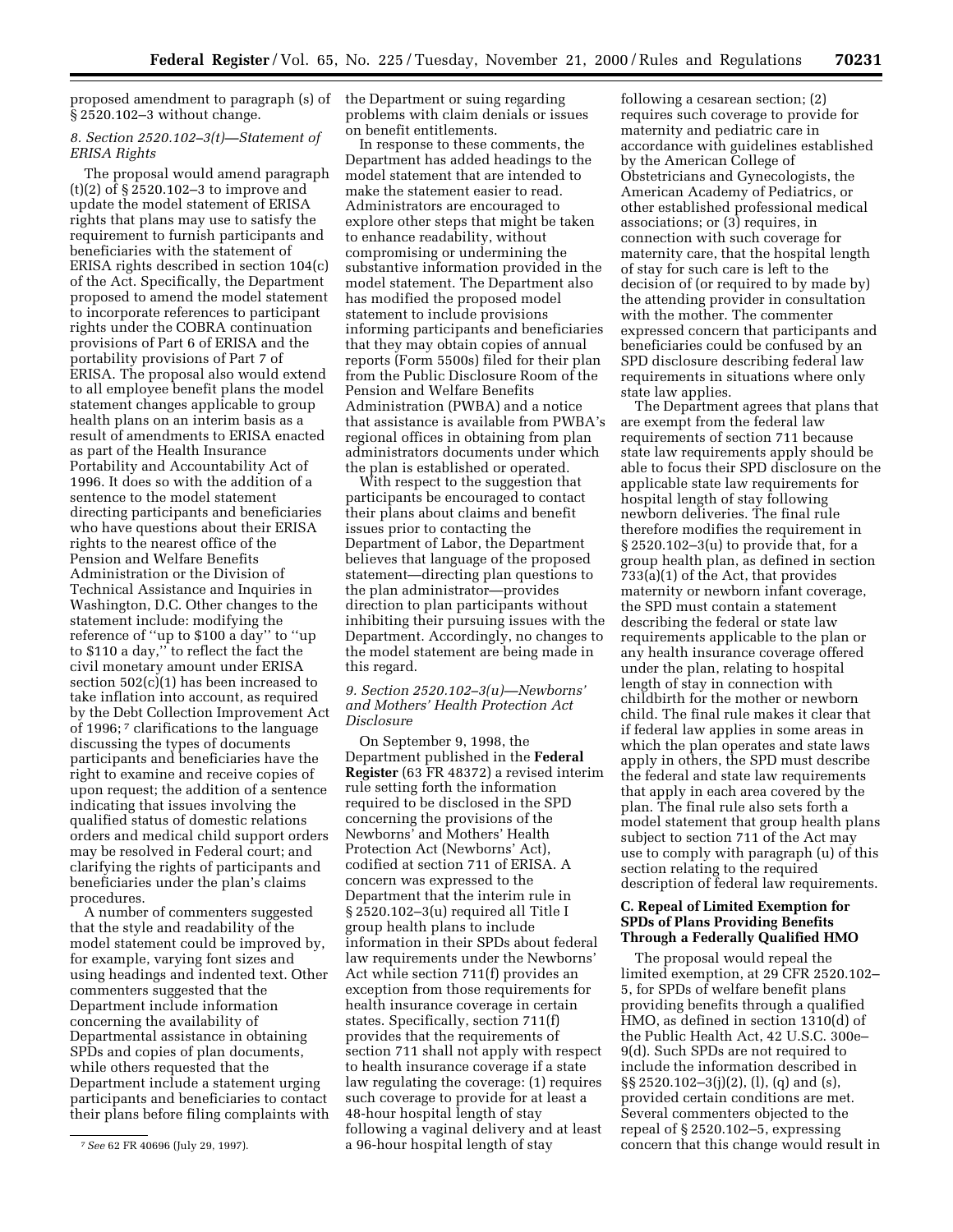voluminous and unhelpful SPDs. Specifically, they stated that HMOs already provide much of the information described in §§ 2520.102–  $3(j)(2)$ ,  $(l)$ ,  $(q)$ , and  $(s)$  directly to participants and beneficiaries, that a typical group health plan could provide a choice among benefits under a large number of different HMOs, and, in such a case, the plan's SPD would have to include extensive and, for some participants and beneficiaries, potentially irrelevant information on each of the HMOs. Commenters also argued that HMO information changes frequently, which would require frequent amendment to SPDs. The elimination of § 2520.102–5 would, according to those commenters, result in increased plan expenses. Other commenters complained that it would be unfair to require plan administrators to be responsible for providing information on HMOs to participants and beneficiaries because typical HMO contracts preclude the employer from having access to such information.

The Department continues to believe that, given the legislative and other changes affecting the operation of group health plans since the adoption of § 2520.102-5 in 1981,<sup>8</sup> the information required to be disclosed through the SPD and summaries of changes thereto are as important to participants and beneficiaries electing coverage through a federally qualified HMO as any other group health plan participant or beneficiary. The Department is not convinced that the disclosure obligations otherwise applicable to federally qualified HMO are adequate to ensure that participants and beneficiaries receive both timely and useful information.

Moreover, as noted earlier, plan administrators may, pursuant to § 2520.102–4, utilize different SPDs for different classes of participants within a single plan. Where a group health plan offers multiple benefit options, it is the view of the Department that participants and beneficiaries may be classified by the benefit coverages they elect under the plan (e.g., fee-for-service option or HMO option), thereby permitting separate SPDs to be prepared pursuant to § 2520.102–4 for each coverage option available under the plan. The Department believes that this flexibility permits plan administrators to avoid the problems raised by commenters, while ensuring that participants and beneficiaries receive relevant information about their coverage. With respect to the comments expressing concern about administrators being

responsible for the information provided about federally qualified HMOs, the Department notes that administrators currently are responsible for the information provided to participants and beneficiaries under non-federally qualified HMO coverage and benefit options offered by group health plans. For the reasons discussed above, the Department continues to believe that extending that same responsibility to the information provided about federally qualified HMOs is appropriate.

Finally, certain commenters argued that the proposal exceeded the Department's authority because it is the option to join the HMO that is the plan benefit and not the medical coverage provided by the HMO. Therefore, the commenters contended, the only HMO information that the Department can require to be included in the SPD is information regarding eligibility to join the HMO. The Department disagrees with this view. As the Department stated in the preamble to its 1981 rule providing limited relief to welfare benefit plans that include membership in a qualified HMO as an option, ERISA applies to a plan that offers benefits listed under section 3(1) of ERISA, regardless of whether the benefits are offered through a qualified HMO or otherwise. *See* 46 FR 5882 (January 21, 1981).

As a result, the Department is adopting the proposal without change.

#### **D. Amendments Relating to Furnishing Summaries of Material Reductions in Covered Services or Benefits**

Section 104(b)(1) of ERISA requires, among other things, that the administrator furnish to each participant, and each beneficiary receiving benefits under the plan, copies of modifications in the terms of their plans and changes in the information required to be included in the SPD not later than 210 days after the end of the plan year in which the change is adopted. Section 101(c)(1) of HIPAA amended ERISA section 104(b)(1) to provide that, in the case of any modification or change that is a ''material reduction in covered services or benefits provided under a group health plan,'' participants and beneficiaries must be furnished the summary of such modification or change not later than 60 days after the adoption of the modification or change, unless the plan sponsor provides summaries of modifications or changes at regular intervals of not more than 90 days.

On April 8, 1997, the Department published an interim rule (62 FR 16985) amending 29 CFR 2520.104b–3 by adding a new paragraph (d) to implement the statutory change to section 104(b)(1). Specifically, section 2520.104b–3(d)(1) provides that summaries of any modification to the plan or change in the information required to be included in the SPD that is a material reduction in covered services or benefits must be furnished by administrators of group health plans to each participant covered under the plan, and each beneficiary receiving benefits under the plan, not later than 60 days after the date of adoption of the modification or change. Section 2520.104b–3(d)(2) provides that the 60 day period for providing such summaries does not apply to any participant or beneficiary who would reasonably be expected to be furnished such summary in connection with a system of communication maintained by the plan sponsor or administrator, with respect to which plan participants and beneficiaries are provided information concerning their plan, including modifications and changes thereto, at regular intervals of not more than 90 days. Section 2520.104b– 3(d)(3)(i) defines a ''material reduction in covered services or benefits'' to mean any modification to the plan or change in the information required to be included in the SPD that, independently or in conjunction with other contemporaneous modifications or changes, would be considered by the average plan participant to be an important reduction in covered services or benefits. To facilitate compliance, paragraph (d)(3)(ii) set forth a listing of modifications or changes that generally would constitute a ''reduction in covered services or benefits.''

One commenter expressed confusion over the requirement to provide these disclosures to ''beneficiaries receiving benefits under the plan'' given the fact that pursuant to 29 CFR 2520.104b–2 only beneficiaries receiving benefits under a pension plan are required to be furnished a summary plan description. While the included language regarding beneficiaries tracks the language of § 2520.104b–3(a), the Department agrees with the commenter that the reference to ''beneficiaries receiving benefits under the plan'' appears to conflict with other regulatory provisions that indicate that beneficiaries receiving benefits under a welfare plan are excepted from the disclosure requirement. In addition to the provisions in § 2520.104b–2 noted by the commenter, the Department notes that 29 CFR 2520.104b–1(a), governing the furnishing of documents required to be furnished by direct operation of law

<sup>8</sup>*See* 46 FR 5884, January 21, 1981.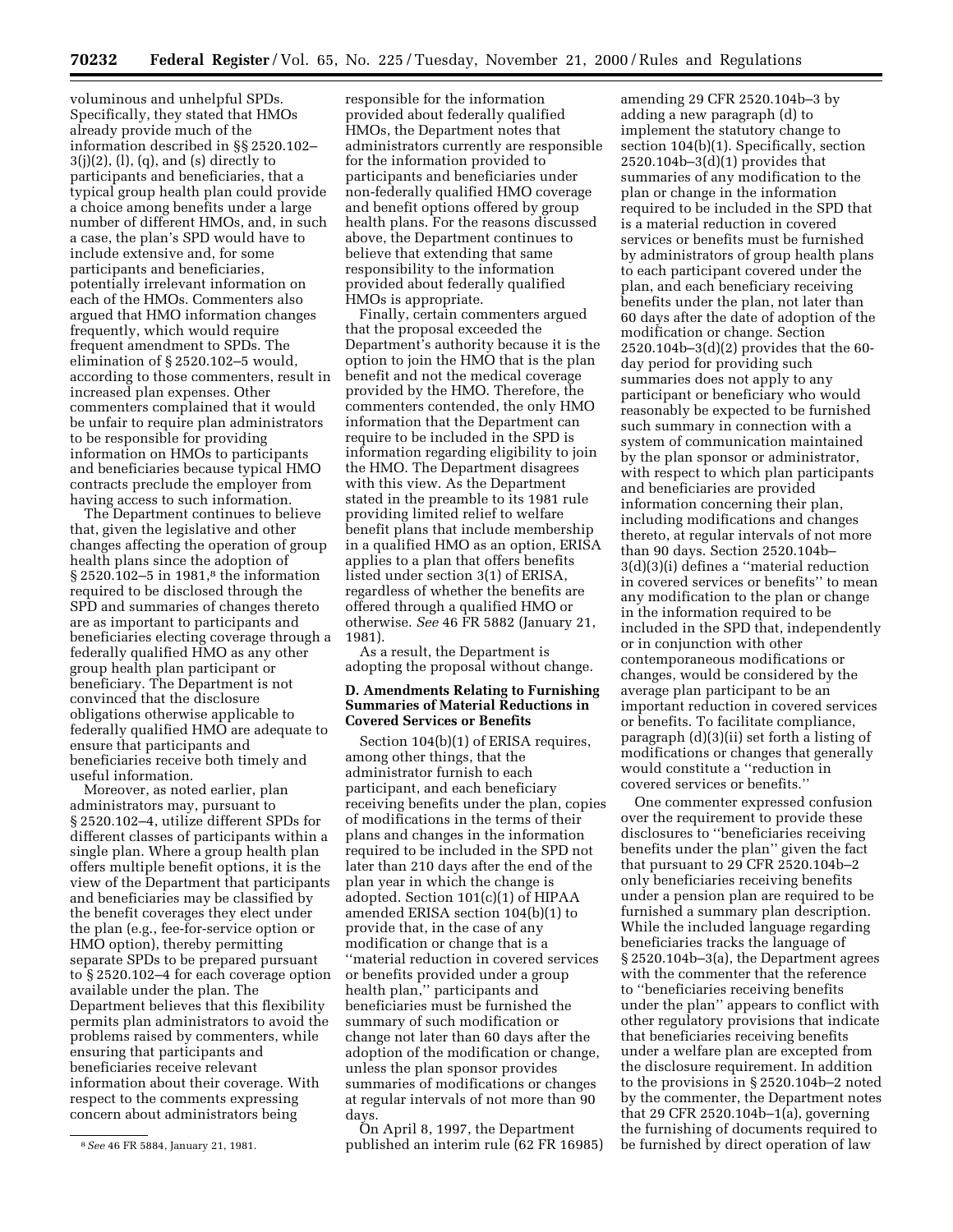(such as SPDs and SMMs), specifically excepts from that disclosure obligation ''beneficiaries under a welfare plan.'' Accordingly, the Department is eliminating the reference to ''each beneficiary receiving benefits under the plan'' from paragraph (d) of § 2520.104b–3. The Department, nonetheless, would be interested in receiving comments from interested persons on whether, and under what circumstance, the current regulations should be amended to require disclosure of SPD and related information to beneficiaries receiving benefits under a welfare plan.

With respect to the provision in the interim rule defining ''material reduction in covered services or benefits,'' one commenter suggested that the ''average plan participant'' standard contained in the definition is too strict for chronically ill patients. Another commenter recommended that the Department adopt a standard that is more objective and easier to ascertain. The ''average plan participant'' standard has been the standard that plan administrators have used for more than twenty years in determining whether an SPD satisfies the requirements of § 2520.102–2(a). That general standard is warranted because of the variety of plan participants and the impossibility of adopting a standard that accounts for all of the circumstances of individual plan participants. Therefore, it is the Department's view that the ''average plan participant'' standard should be used in determining whether a modification or a change is a material reduction in covered services or benefits.

## **E. Applicability Dates**

The Department expressed its view in the proposal that the information delineated in paragraph (j)(3), applicable to group health plans, paragraph (j)(1) and paragraph (l) of § 2520.102–3 is currently required to be disclosed under the disclosure framework of ERISA. Accordingly, the Department considered the proposed addition of the new paragraph (j)(3) and the amendment of paragraphs (j)(1) and (l) as clarifications of existing law, rather than new disclosure requirements. With regard to the other proposed amendments, the Department proposed to require plans to comply with the new requirements no later than the earlier of: (1) The date on which the first summary of material modification (or updated SPD) is required to be furnished participants and beneficiaries following the effective date of the amendments or (2) the first day of the

second plan year beginning after the effective date of the final rule.

Several commenters disagreed with the Department's view of paragraphs (j)(3), (j)(1) and (l) of  $\S 2520.102-3$ , and requested additional time to comply with these paragraphs of the regulation. Commenters also asked the Department to coordinate the applicability date of these regulations with that of the Department's final regulations governing plans' benefit claims procedures to make it possible for plans to coordinate the revision of their claims procedures with the revision of their SPDs. Additionally, one commenter suggested coordinating the applicability date of this regulation with the date that qualified plans subject to ERISA must be restated under the Small Business Jobs Protection Act (SBJPA) and the Taxpayer Relief Act of 1997 (TRA '97). The commenter expressed concern that if the applicability date is not coordinated, many plans may have to revise their SPDs twice in a very short period of time leading to confusion and needless expenditure of plan assets.

The Department continues to adhere to its view that the information delineated in paragraphs (j)(3), (j)(1) and (l) of § 2520.102–3 is currently required to be disclosed under the existing disclosure framework of ERISA. In response to the other comments, however, the Department has determined to modify the proposal and to adopt a single applicability date for the new SPD disclosures in the proposal. Specifically, plans will be required to comply with the new SPD content requirements being adopted in this regulation no later than the first day of the second plan year beginning after the effective date of the final rule.

Finally, the interim rules that are being finalized in this notice are already effective, and accordingly, a special applicability date is not required. Rather, the special applicability dates for the interim rules codified in paragraph (v) of § 2520.102–3 are obsolete and, accordingly, are being removed as part of this final rule.

#### **Economic Analysis Under Executive Order 12866**

Under Executive Order 12866, the Department must determine whether the regulatory action is ''significant'' and therefore subject to the requirements of the Executive Order and subject to review by the Office of Management and Budget (OMB). Under section 3(f), the order defines a ''significant regulatory action'' as an action that is likely to result in a rule: (1) Having an annual effect on the economy of \$100 million or more, or adversely and materially

affecting a sector of the economy, productivity, competition, jobs, the environment, public health or safety, or State, local or tribal governments or communities (also referred to as ''economically significant''); (2) creating serious inconsistency or otherwise interfering with an action taken or planned by another agency; (3) materially altering the budgetary impacts of entitlement grants, user fees, or loan programs or the rights and obligations of recipients thereof; or (4) raising novel legal or policy issues arising out of legal mandates, the President's priorities, or the principles set forth in the Executive Order.

Pursuant to the terms of Executive Order 12866, it has been determined that this action is consistent with the President's priorities with respect to ensuring that all participants in group health plans receive understandable information about their plans, as described in the report of the President's Advisory Commission on Consumer Protection and Quality in the Health Care Industry entitled, ''Consumer Bill of Rights and Responsibilities.'' The added cost estimated to be associated with the amendments to existing regulations implemented in this final rule total \$208 million in 2002, the year in which these amendments are expected to be applicable for the majority of plans. Therefore, this notice is ''significant'' and subject to OMB review under Sections  $3(f)(1)$  and  $3(f)(4)$ of the Executive Order.

Accordingly, the Department has undertaken to assess the costs and benefits of this regulatory action. The Department's assessment, and the analysis underlying that assessment, is detailed following the statements concerning the Regulatory Flexibility Act and the Paperwork Reduction Act.

The Consumer Bill of Rights and Responsibilities states that, ''Consumers have the right to receive accurate, easily understood information about their health plans, facilities and professionals to assist them in making informed health care decisions.'' The purpose of this final rule is to implement this principle within the framework of existing disclosure requirements under ERISA, based on the September 9, 1998 proposal and comments received in response, as well as to generally update the disclosure requirements for both welfare and pension plans.

Currently available information supports the conclusion that many group health plans already provide the majority of information identified in these amendments, including benefits and limitations, whether drug formularies are used and how drugs and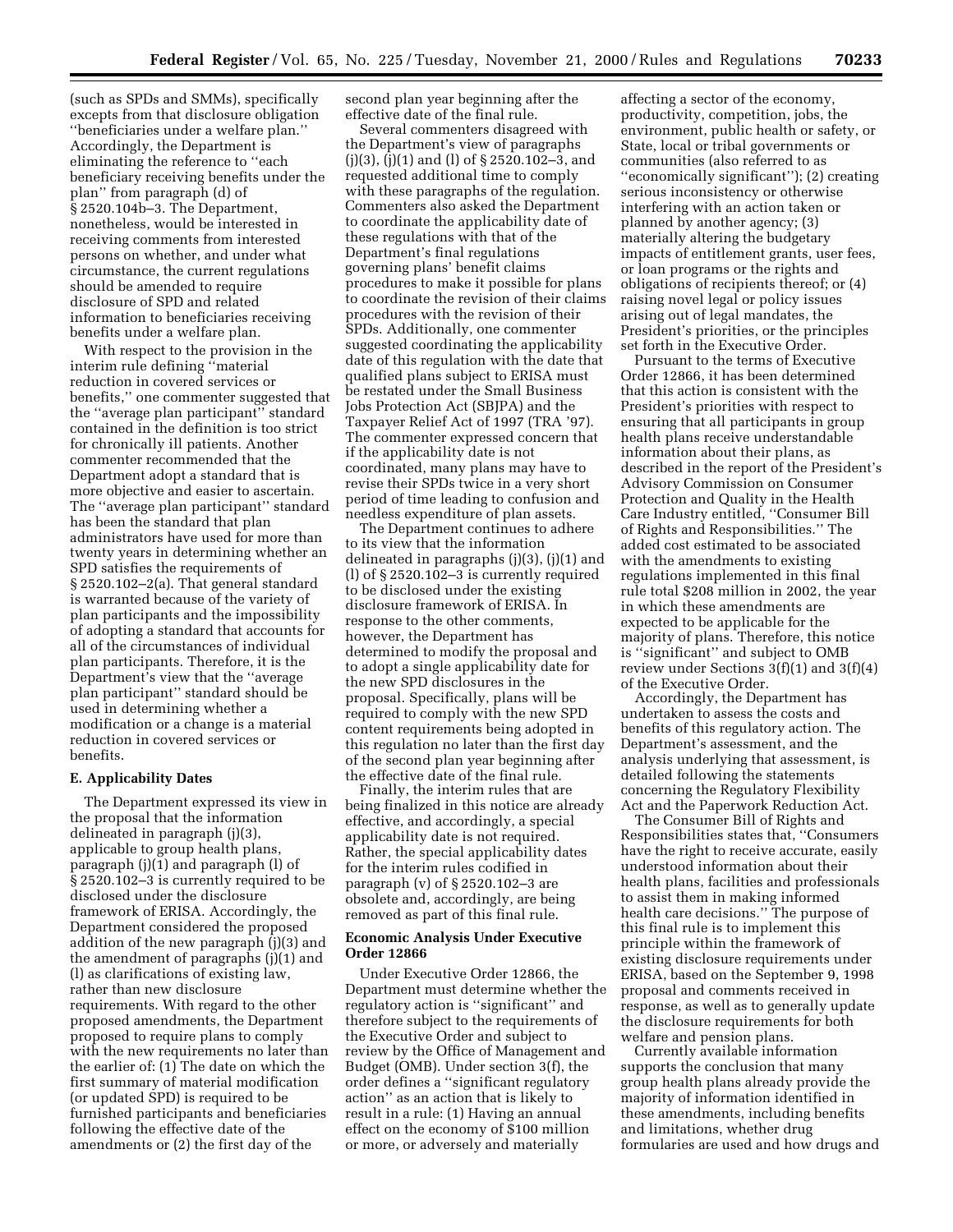procedures are deemed experimental, information on cost sharing, and appeal procedures.9 Comments received in response to the proposal support this conclusion as well, although they point out, and the respondents to the GAO survey included in its report on the Commission's disclosure recommendations agree, that some group health plans rely on a combination of documents to make disclosures. However, it is understood that while many plans may conform with or exceed a minimum standard of information disclosure, some portion of the very large number of group health plans do not currently meet this standard. To the extent that plans do not currently provide the required information, they will be caused by these amendments to revise their disclosure documents and distribute additional or modified information to participants.

Although the amendments pertinent to pension plans are substantially more limited, many are expected to require certain additions or revisions to their disclosure documents as a result of this final rule. It is anticipated that these revisions will be readily made either in connection with routine updating of these documents, or through distribution of an SMM.

Based on the applicability date of the final rule, and an assumption as to current compliance, it is estimated that approximately 30 percent of pension plans and 50 percent of group health plans will be required to modify and distribute revised disclosure materials by the end of calendar year 2002. The expenses expected to be associated with the preparation and distribution of these additions and revisions are relatively easily quantified, and constitute the estimated cost of the regulation.

The Department estimates the cost of these amendments to be \$47 million in

2001, rising to \$208 million in 2002, falling to \$24 million in 2003 and in each year thereafter. The peak cost in 2002 reflects \$32 million for the preparation of 155,000 different SPDs describing 1.2 million pension and welfare plans and \$176 million for the distribution of those SPDs to 36 million participants. The variation in cost over this period reflects the interaction of the final rule's effective date with the distribution of the recordkeeping years used by pension and health plans years across the months of the year. Because more than half of plans use a calendar plan year, the final rule will be effective for a majority of plans in 2002. It is also assumed that plans that would be making changes to their disclosure materials prior to 2002, even absent the final rule, will elect to make both those changes and revisions necessary as a result of this final rule at the same time.

The benefits of the regulation are more qualitative in nature, but are nevertheless significant for participants and beneficiaries, plan sponsors, and the performance of the health care system in general. The regulation will ensure that participants have better access to more complete information about their benefit plans. Such information is important to participants' ability to understand and secure their rights under their plans at critical decision points, such as when illness arises, when they must decide whether to participate in a plan, or when they must determine which benefit package option might be most suitable to individual or family needs. Participants generally desire health care benefits which support their health and limit their exposure to financial risk. In 1998, 131 million participants and dependents had private employmentbased health care coverage 10, for which they contributed an average of \$123 per month for family coverage, and \$29 per month for single coverage.<sup>11</sup> Adherence to disclosure standards will enable participants to make effective choices concerning this substantial investment, taking into consideration their knowledge of their own health and financial circumstances, and accurate information about their plans.

These amendments will also assist plan administrators to meet their statutory disclosure obligations with greater certainty, which is expected to be helpful given the many changes that have occurred since guidance on the required content of SPDs was originally

issued in 1977. In addition to their compliance with statutory and regulatory disclosure obligations, plan sponsors are also concerned about the pricing and availability of appropriate coverage options. Private employers play a significant role in the acquisition of health care coverage. Over 64 percent of the total population had private employment-based health care coverage in 1998, for which employers contributed an average of \$318 per active employee. 12 Better information will also enhance the ability of plan sponsors to purchase products that are appropriate to both their needs and the health and financial needs of their employees.

Information will promote the efficiency of the competitive market through which this array of needs is met. There is wide-spread agreement that the efficiency of the health care market can be improved if purchasers, consumers, and patients are provided with better information. Improved information is expected to promote efficiency by fostering competition based on considerations beyond pricing alone, and by encouraging providers to enhance quality and reduce costs for value-conscious consumers. Complete disclosure will limit competitive disadvantages that arise when, for example, incomplete or inaccurate information on different benefit option packages is used for decision making purposes. Information disclosure also promotes accountability by ensuring adherence to standards.

Equally importantly, information disclosure under the SPD regulation, if combined with additional disclosures pertaining to plan and provider performance, and with other health system reforms that promote efficient, competitive choices in the health care market, could yield even greater benefits. The Lewin report points out that such reformed systems, as exemplified by CalPERS and other examples of privately sponsored ''managed competition,'' have successfully reduced health care inflation, producing savings that dwarf the cost of these amendments and other pro-competitive reforms. Better information, clarified guidance to plan administrators, and improved market efficiency thus constitute the benefits of the regulation.

The Department believes, therefore, that the benefits of this regulation will substantially outweigh its costs. The disclosures it describes are a component of evolving legislative, regulatory, and

<sup>9</sup>*See* ''Consumer Bill of Rights and Responsibilities Costs and Benefits: Information Disclosure and Internal Appeals,'' The Lewin Group, November 15, 1997; and ''CONSUMER HEALTH CARE INFORMATION—Many Quality Commission Disclosure Recommendations Are Not Current Practice'' (GAO/HEHS–98–137, April 1998). The GAO report indicates that only about half of the information recommended by the Commission to be provided to consumers is currently provided by large purchasers. However, it is information on health plan features such as covered benefits, cost-sharing, access to emergency services and specialists, and appeal processes which is currently routinely provided, while information about health care facilities and the business relationships and financial arrangements among health professionals, and quality and performance measures is not typically provided. Although the Commission's recommendations go beyond current practice, the provisions of this final rule are considered to be reasonably consistent with the current practices of the large purchasers surveyed by GAO.

<sup>10</sup>March 1999 Current Population Survey 11Average employee and employer monthly contribution figures as reported in, ''Health Benefits in 1998,'' KPMG.

<sup>12</sup> ''National Survey of Employer-sponsored Health Plans,'' Foster Higgins, 1998.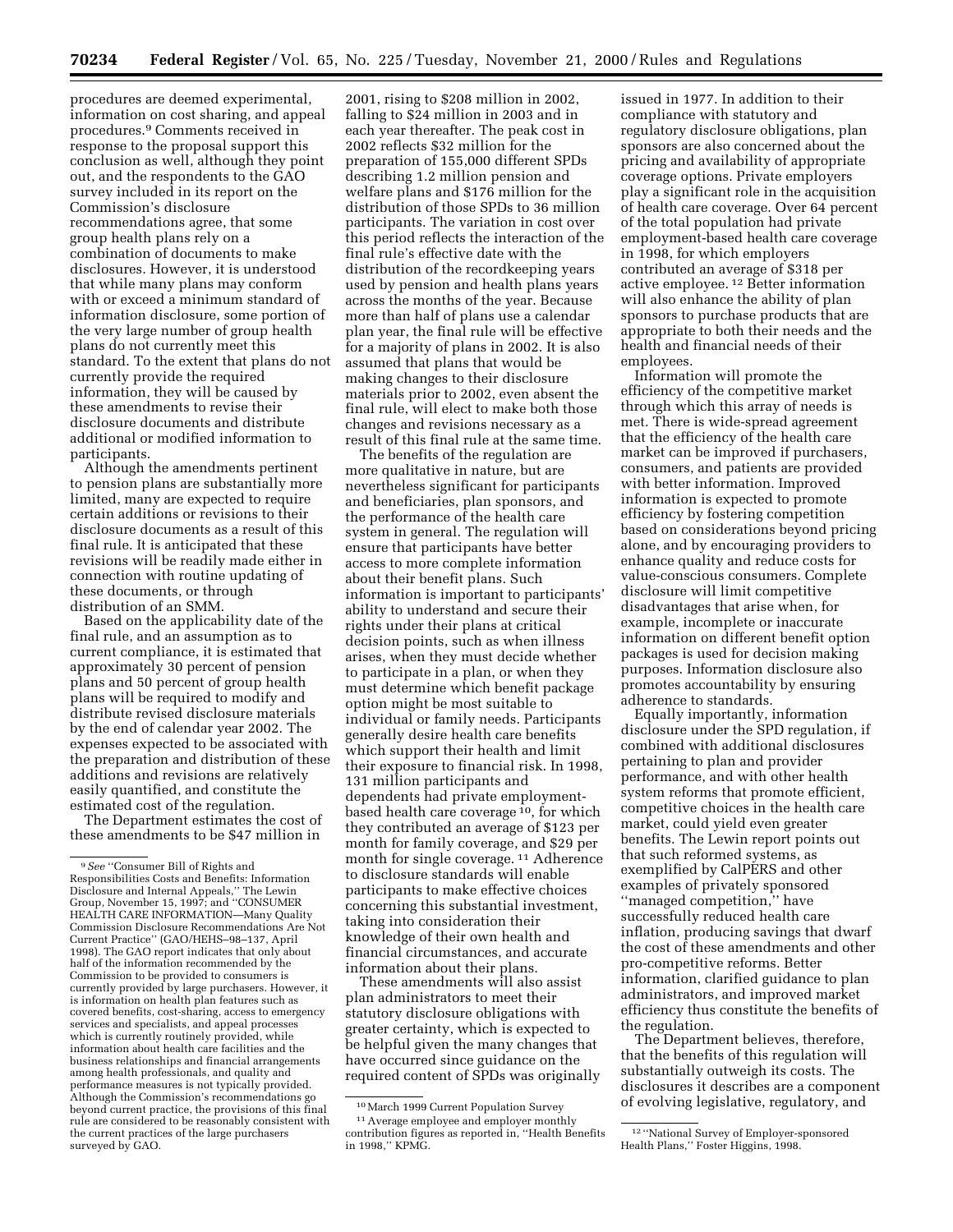voluntary private reforms that together are already improving health care market efficiency.

# **Regulatory Flexibility Act**

The Regulatory Flexibility Act (5 U.S.C. 601 *et seq.*) (RFA) imposes certain requirements with respect to Federal rules that are subject to the notice and comment requirements of section 553(b) of the Administrative Procedure Act (5 U.S.C. 551 *et seq.*) and which are likely to have a significant economic impact on a substantial number of small entities. Unless an agency certifies that a final rule will not have a significant economic impact on a substantial number of small entities, section 604 of the RFA requires the agency to present a final regulatory flexibility analysis describing the impact of the rule on small entities at the time of publication of the notice of final rulemaking. Small entities include small businesses, organizations, and governmental jurisdictions.

For purposes of analysis under the RFA, PWBA continues to consider a small entity to be an employee benefit plan with fewer than 100 participants. The basis of this definition is found in section 104(a)(2) of ERISA, which permits the Secretary of Labor to prescribe simplified annual reports for pension plans which cover fewer than 100 participants. Under section 104(a)(3), the Secretary may also provide for simplified annual reporting and disclosure if the statutory requirements of part 1 of Title I of ERISA would otherwise be inappropriate for welfare benefit plans.

PWBA believes that assessing the impact of this rule on small plans is an appropriate substitute for evaluating the effect on small entities. Because this definition differs from the definition of small business which is based on size standards promulgated by the Small Business Administration (SBA) (13 CFR 121.201) pursuant to the Small Business Act (5 U.S.C. 631 *et seq.*), PWBA solicited comments on the use of this standard for evaluating the effects of the proposal on small entities. One commenter was concerned that prior to adopting the proposed size standard, the Department first consult with the Office of Advocacy of the Small Business Administration (SBA) and provide an opportunity for public comment. The Department consulted with the SBA regarding its proposed size standard prior to publication of the proposed amendments to the SPD regulation and its proposed regulation relating to employee benefit plan claims procedures under ERISA, which was also published on September 9, 1998 (63

FR 48390). The SBA has agreed with PWBA's use of the proposed alternate size standard, indicating in the claims regulation and other contexts that the Department has provided a reasonable justification for its definition. We are using the same justification in connection with this final rule. No other comments were received with respect to this size standard. A summary of the final regulatory flexibility analysis based on the 100 participant size standard is presented below.

This regulation applies to all small employee benefit plans covered by ERISA. Employee benefit plans with fewer than 100 participants include 693,000 pension plans, 2.8 million health plans, and 3.4 million non-health welfare plans (mainly life and disability insurance plans).

The final rule amends the Department's existing SPD regulation, which implements ERISA's statutory SPD requirements. Both ERISA and the existing regulation require plans to provide SPDs that include certain information and adhere to certain formats to participants according to statutory schedules. The compliance requirements assumed for purposes of this regulation consist of revising SPDs and preparing SMMs consistent with the regulation's requirements, and distributing them to participants consistent with the regulation's applicability date. An extensive list of authorities may be found in the Statutory Authority section, below.

The objective of this revised regulation is to ensure that employee benefit plan participants and beneficiaries have complete and up-todate information about their plans. Certain provisions pertaining to group health plans are being implemented in accordance with recommendations of the President's Advisory Commission on Consumer Protection and Quality in the Health Care Industry in its November 20, 1997 report entitled ''Consumer Bill of Rights and Responsibilities.''

The Department believes that revising an SPD or describing changes in an SMM requires a combination of professional and clerical skills. Professional skills pertaining to employee benefits law and plan design and administration are needed to draft language for inclusion in an SPD, and therefore an average rate which takes into account wage rates and overhead for attorneys and financial managers (\$56 per hour) is used to estimate the costs of needed professional services. Clerical skills are needed to type, assemble and format SPD materials, and to reproduce the materials and either

mail or transmit materials electronically to participants. A wage and overhead rate of \$21 per hour is used to estimate the cost of these functions.

The Department has estimated that about 30 percent of pension plans and 50 percent of group health plans will be required to revise and distribute SPDs or SMMs in response to this final rule, regardless of plan size. The cost for small plans is moderated by the fact that small welfare plans, the number of which is approximately 2.75 million, are known to make use of a relatively small number of providers of service to design plans and provide disclosure materials, which tends to increase administrative efficiency and lower costs for small plans.

The cost of these amendments for small plans may be borne in a variety of ways, depending upon a plan's governing rules, cost sharing provisions of the plan, administrative practices, the terms of contracts in place with administrators and insurers, and the magnitude of the actual compliance cost. Insurers and administrators may choose to absorb some costs to maintain competitive products, or may pass on administrative or premium charges to policyholders. Sponsors may elect to finance such cost increases, or may pass them along to participants. The ultimate allocation of these costs cannot be accurately predicted.

The Department's assessment of the regulation's costs and benefits, and the extent to which the Department has minimized the impact on small entities, is detailed below, following the discussion of the Paperwork Reduction Act. The Department estimates that the added cost to small plans of complying with the regulation will amount to \$17 million in 2001, \$38 million in 2002, and \$4 million in 2003 and subsequent years. The peak year cost of \$38 million in 2002 consists of \$3 million to prepare 124,000 unique SPDs describing 1.1 million plans, and \$35 million to distribute these SPDs to 8 million participants. These costs amount to \$34 per affected small plan and \$5.08 per affected small plan participant. By contrast, the added cost to large plans in 2002 is estimated at \$170 million, or \$5,549 per affected large plan and \$5.93 per affected large plan participant. The principal reason for the substantially greater per-plan cost for large plans is the cost of distribution to greater numbers of plan participants.

The cost estimates for small plans are modest in large part because the features of the majority of small health and other welfare plans are chosen from a finite menu of products offered by insurers and HMOs. The insurers and HMOs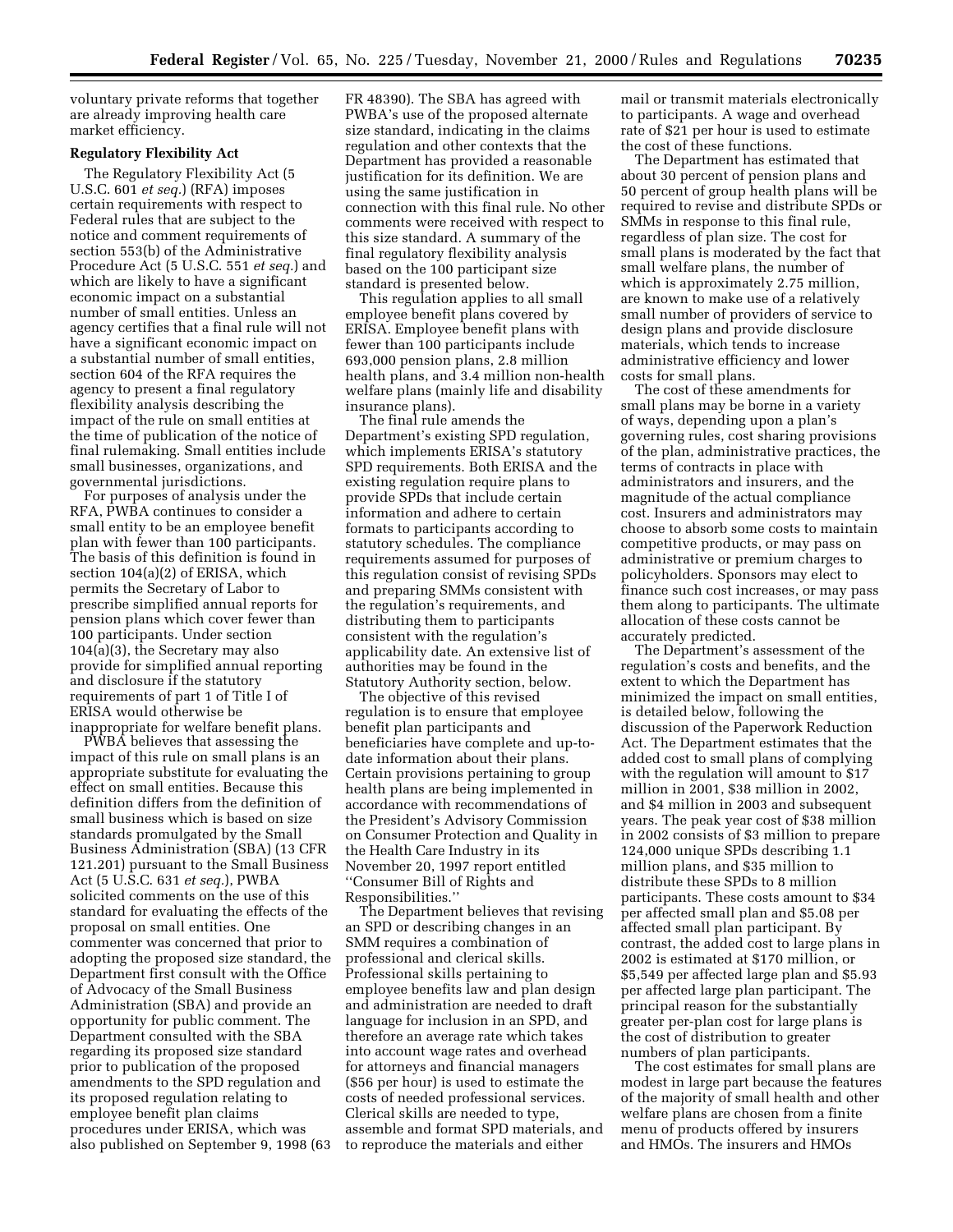prepare the majority of SPD material, describing their small plan products, and provide that material to their small plan customers. Thus, the cost of preparing a relatively small number of unique SPDs is spread over a far larger number of small plans.

Finally, in promulgating this final rule, the Department has minimized the economic impact on small entities by adopting a delayed applicability date that lets plan administrators avoid the largest component of the cost of a regulatory change in the SPD content requirements (i.e., distribution expenses) by allowing them to incorporate the required revisions into the periodic SPD updates that they would otherwise be distributing as part of their usual and customary business practices.

The Department is not aware of any rules or requirements which overlap or duplicate the requirements of this final rule. State insurance statutes typically require that certain disclosures be made to policyholders, but these disclosures either do not overlap with the requirements described in this regulation, or a single disclosure package can be used to satisfy both state and federal requirements.

#### **Paperwork Reduction Act**

On September 9, 1998, the Pension and Welfare Benefits Administration published a Notice of Proposed Rulemaking (September 9 proposal) concerning Amendments to Summary Plan Description Regulations (63 FR 48376), which included a request for comments on its information collection provisions. That proposal, if adopted as proposed, would have revised the information collection request (ICR) included in existing regulations relating to the content of Summary Plan Descriptions under ERISA. Also on September 9, 1998, the Department submitted the revised ICR to OMB for review and clearance under the Paperwork Reduction Act of 1995 (PRA 95), and solicited public comments concerning the revision of the information collection request (ICR) included in the proposal.

Further, the Department submitted a revised ICR to OMB for emergency clearance in connection with its Interim Rule Amending Summary Plan Description for the Newborns' and Mothers' Health Protection Act (63 FR 48372, September 9, 1998). OMB subsequently approved the request for emergency clearance; OMB's consideration of the revisions proposed in connection with the September 9 proposal was deferred to the publication of the final rule and submission to OMB

of the ICR included in the final rule. The Department had also previously submitted and received OMB's approval of the Summary Plan Description ICR as amended in connection with the Interim Rules Amending ERISA Disclosure Requirements for Group Health Plans (62 FR 16979, April 8, 1997). This final rule implements the information collection provisions of the September 9, 1998 proposal, as modified in the final rule, along with those of the April 8, 1997 Interim Final Rules as they pertain to SPDs under ERISA.

An additional revision to the Summary Plan Description ICR was subsequently made in connection with PWBA's Proposed Rule on the Use of Electronic Communication and Recordkeeping Technologies by Employee Pension and Welfare Benefit Plans (64 FR 4506, January 28, 1999). This proposal included guidance on the use of electronic technologies to satisfy notice and disclosure requirements of ERISA. OMB approved the submission of this revised ICR which addressed electronic communication of SPDs on June 1, 1999.

OMB has approved the ICR included in this Notice of Final Rule relating to Amendments to Summary Plan Description Regulations. A copy of the ICR, with applicable supporting documentation, may be obtained by contacting the Department of Labor, Departmental Clearance Officer, Ira Mills, at (202) 693–4122. (This is not a toll-free number.)

#### **Statute and Existing Regulations**

Pursuant to ERISA section 101(a)(1), the administrator of an employee benefit plan is required to furnish a Summary Plan Description (SPD) to each participant covered under the plan and each beneficiary who is receiving benefits under the plan. The SPD is required to be written in a manner calculated to be understood by the average plan participant, and must be sufficiently comprehensive to apprise the plan's participants and beneficiaries of their rights and obligations under the plan. To the extent that there is a material modification in the terms of the plan or a change in the information required to be included in the SPD, ERISA requires that the administrator furnish participants covered under the plan and beneficiaries receiving benefits with a summary of such changes (Summary of Material Modification, or SMM).

ERISA section 102(b) describes the types of information specifically required to be included in the SPD. The Department has previously issued guidance concerning the required

contents of summary plan descriptions in regulations at 29 CFR 2520.102–3.

#### **Proposed Revisions and Final Rule**

As described in the September 9, 1998 publication, revisions proposed for §§ 2520.102–3 and 2520.102–5 would have modified the required contents of summary plan descriptions in a number of ways that would be expected to affect the nature and burden of the information collection under PRA 95. The proposal included amendments to §§ 2520.102–3(j) and (s) and § 2520.102– 5 that were designed to implement certain recommendations of the President's Advisory Commission on Consumer Protection and Quality in the Health Care Industry as incorporated in the Consumer Bill of Rights with respect to ERISA covered group health plans. Specifically, the proposal provided that group health plans would not be deemed to have satisfied content requirements unless they had provided understandable information in their SPDs concerning any cost-sharing provisions, including premiums, deductibles, coinsurance, and copayment amounts for which the participant or beneficiary would be responsible; any annual or lifetime caps or other limits on benefits under the plan; the extent to which preventive services would be covered under the plan; whether, and under what circumstances, existing and new drugs would be covered under the plan; whether, and under what circumstances, coverage would be provided for medical tests, devices and procedures; provisions governing the use of network providers, the composition of the provider network and whether, and under what circumstances, coverage would be provided for out-of-network services; any conditions or limits on the selection of primary care providers or providers of speciality medical care; any conditions or limits applicable to obtaining emergency medical care; and any provisions requiring preauthorizations or utilization review as a condition to obtaining a benefit or service under the plan.

The April 8, 1997 Interim Final Rules implemented changes finalized here with respect to the content and timing of disclosures by group health plans, specifically, the timing of providing participants with summaries of material reductions in coverage, disclosure of the role of health insurance issuers, and disclosure of the availability of assistance from the Department.

As explained earlier in this preamble, after consideration of comments received in response to the proposal, the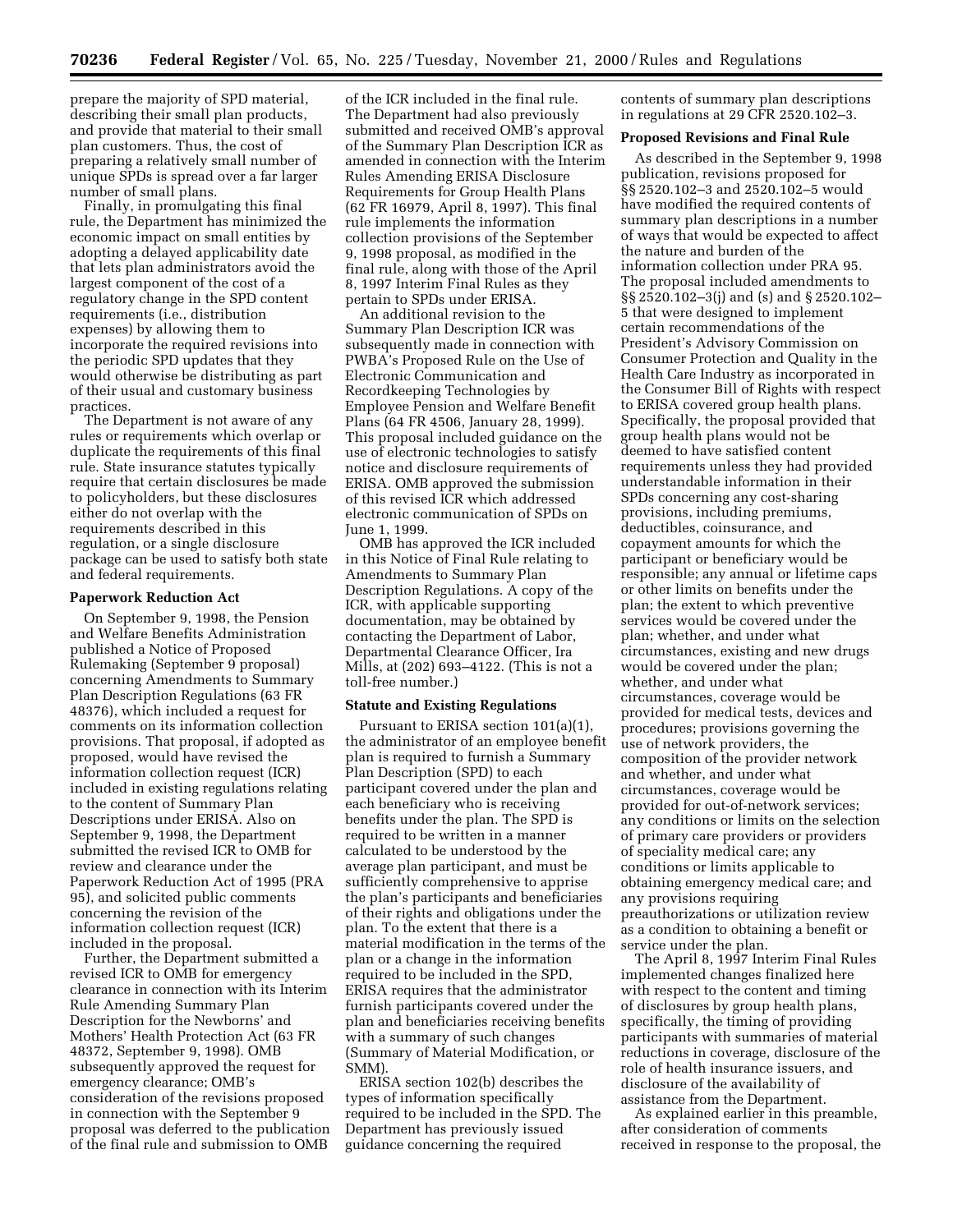Department has determined that it is appropriate to adopt the proposed and interim final regulations essentially as published, with certain clarifications, and modification of the proposed applicability date. Although the underlying requirements are on the whole unchanged from the proposal, the burden hour and cost estimates have been significantly modified in response to public comment.

Specifically, changes in burden estimates have resulted from adjustments to certain of the Department's underlying assumptions. For example, commenters indicated that the 17 hours estimated for a plan which must incorporate the changes recommended in the Consumer Bill of Rights was understated. Although comments indicate that many plans in fact presently provide the recommended Consumer Bill of Rights disclosures, the Department finds these comments persuasive with respect to those plans that have not yet undertaken to provide the recommended disclosures, and has adjusted this assumption to an average of 25 hours.

In response to specific comments, the Department has also added previously omitted estimated printing costs (an average of \$2.25 per SMM or SPD for pension plans, and \$3.50 for group health plans) to the cost of distributing SMMs and SPDs, although this change does not affect the incremental cost of this final rule except to the extent that more printing is likely to be required as a result of these amendments. Health plan materials are assumed to require an additional \$1.00 in printing costs in those circumstances in which SPDs have not yet been revised to include the Consumer Bill of Rights disclosures.

The assumed printing costs are lower than the \$7 to \$12 unit printing costs reported by the commenters because it is assumed that some plans will be able to comply by providing SMMs, which would be substantially less costly to print. The use of lower estimates is also intended to account for the fact that some portion of the total printing cost would be likely to be incurred as a usual business practice in the absence of the statutory or regulatory requirements as to SPD content. This assumption change has a very significant impact on the total operating and maintenance costs for this ICR, more than doubling the aggregate cost of the regulation.

Assumptions with respect to the rate of hourly wages have been adjusted in response to comments upward from the \$50 blended professional rate and \$11 clerical rate previously used in the estimates for the proposal to \$56 and \$21, respectively. Adjustments were

also made based on updated data for enrollment in health plans, numbers of pension plans, and rates of growth in wage and salary employment.

Numerous comments indicating that plans already comply with the proposed revisions, although not necessarily in exactly the manner commenters construed the proposal to require (as to matters such as the level of detail, or including numerous benefit options in a single SPD) support the Department's original view that some portion of plans will be unaffected by these amendments because they already comply. At the time of the proposal, however, and in the absence of specific evidence on the rate of current compliance in the record, the Department used the conservative estimate that 100% of plans would be required to revise SPDs or issue substantial SMMs. The Department has now revised this assumption to reflect the estimate that in the aggregate only about 30 percent of pension plans and 50 percent of group health plans will be required to revise SPDs or issue substantial SMMs as a result of changes implemented by this final rule.

In addition to commenters' questions about the appropriateness of the assumptions used in the Department's analysis of the proposal, a number of commenters also expressed concern that certain revisions proposed would generate additional and unnecessary expense, and would limit the usefulness of the SPD. Commenters indicated, for example, that the SPD was not an appropriate vehicle for communicating time-sensitive or frequently changing information because other communication vehicles already provide the needed information promptly and efficiently. Others stated that requiring a significant amount of detail in an SPD on such matters as provider networks, premium and cost sharing rates, coverage of experimental or investigational treatments and drugs, would be costly and unnecessary, and would result in more frequent change to maintain current information in such detail.

The Department has discussed its responses to these comments in detail earlier in this preamble. In general, the Department has clarified that certain required disclosures, such as claims procedures, provider listings or extensive benefit schedules, may be provided separately provided that the SPD directs participants and beneficiaries to where additional information can be found. The Department has also indicated that it did not intend the provisions of the proposal to be construed to require an SPD to list every drug, test, device or

procedure, nor necessarily the dollar amount of premium or employee contributions required for coverage, so long as a summary or description is included that is adequate to communicate participants' rights under the plan, and the manner in which they will become responsible for expenses incurred under the plan. The Department also notes that plan administrators may under existing regulations prepare separate SPDs for different classes of participants, and may make use of an SMM to inform participants of material changes in the information required to be included in the SPD. Each of these options may have a moderating effect on the cost of preparing and distributing disclosure materials in accordance with these final rules.

Because the Department viewed the revised disclosure requirements as proposed as requiring a more limited level of detail than apparently understood by these commenters, on the basis of these clarifications, the Department believes that SPDs amended pursuant to the requirements of the final rules will provide participants and beneficiaries with an appropriate level of detail and not result in unwarranted ongoing expense. As a consequence, the analysis of the impact of these amendments has not been changed, except as to the assumptions specifically identified above.

With respect to the proposed elimination of the exemption from SPD requirements for federally qualified HMOs, commenters stated that causing a single SPD to be prepared to include information currently provided by HMOs to enrollees but consistent with the style, format and content requirements of the regulation would result in significant costs and duplication of effort. Commenters also indicated that causing all HMO options and other benefit options to be described in a single SPD would result in unnecessary costs and unusably large and complex documents. More than one commenter expressed the view that the increased costs arising from this requirement would ultimately result in elimination of HMO options currently available to participants and beneficiaries.

The Department has responded to concerns that the inclusion of all options in a single document would result in unwarranted costs, impractical disclosure vehicles, and more limited benefit options by noting that plan administrators may use different SPDs for different classes of participants, including those classes identified by their elected benefit coverages.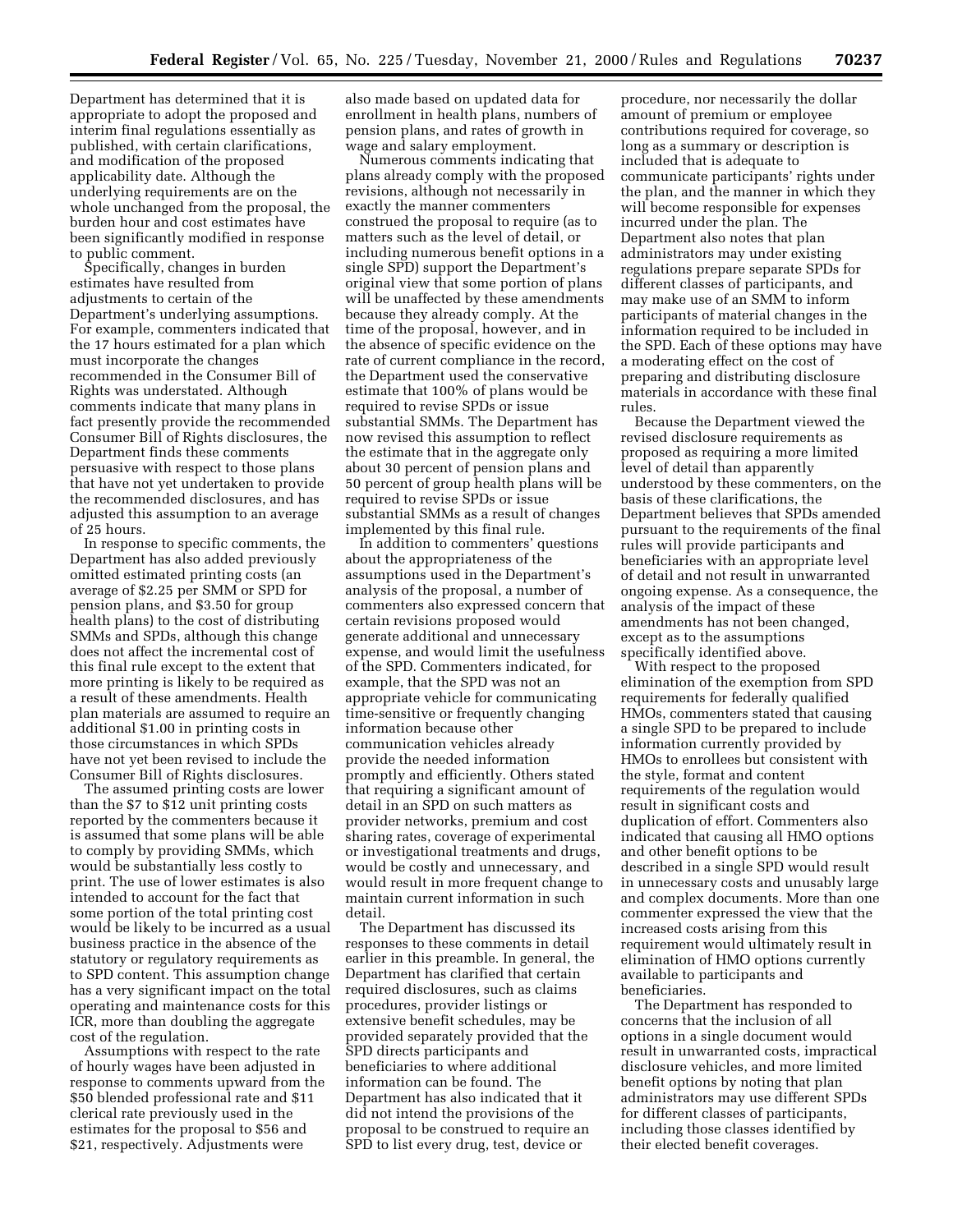Furthermore, in the Department's view, the information required to be incorporated in the SPD is important to participants and beneficiaries electing coverage through a federally qualified HMO, even though an expense may be associated with bringing the HMO disclosure material into compliance. Accordingly, the Department has not modified its cost estimates in response to these comments.

The resulting burden estimates are summarized below. A more detailed description of the assumptions and methodology underlying these estimates will be found below in the Analysis of Costs.

*Agency:* Pension and Welfare Benefits Administration.

*Title:* Regulations Regarding Required Contents of Summary Plan Descriptions for Employee Benefit Plans (Final Amendments to Summary Plan Description Regulations).

*OMB Number:* 1210–0039.

*Affected Public:* Individuals or households; Business or other for-profit; Not-for-profit institutions.

*Frequency of Response:* On occasion. *Total Respondents:* 943,779 (2001); 1,790,161 (2002).

*Total Responses:* 52,771,000 (2001); 88,911,000 (2002).

*Estimated Burden Hours:* 710,134 (2001); 1,117,801 (2002).

*Estimated Annual Costs (Operating and Maintenance):* \$243,226,000 (2001); \$400,056,000 (2002).

Persons are not required to respond to the revised information collection unless it displays a currently valid OMB control number.

#### **Analysis of Cost**

The Department performed a comprehensive, unified analysis to estimate the costs of the regulation for purposes of compliance with Executive Order 12866, the Regulatory Flexibility Act, and the Paperwork Reduction Act. The methods and results of that analysis are summarized below, along with a discussion of comments received on the analysis included in the original proposal.

To estimate the costs, it was necessary to estimate the number of SPDs in the ERISA-covered employee benefit plan universe, the frequency with which those SPDs are updated and distributed, and the number of participants to whom they must be distributed. It was also necessary to make certain assumptions about the cost of preparing and distributing SPDs, in particular the cost of bringing SPDs into compliance with the regulation's provisions. The Department separately estimated the baseline cost of its existing SPD

regulation and the incremental cost of this final rule.

In response to its proposed rulemaking, the Department received a number of comments bearing on the estimates of the economic impact of the regulation. Several commenters stated the general view that the SPD was not an appropriate vehicle for communicating time-sensitive or frequently changing information because other communication vehicles already in use provide the needed information promptly and efficiently. Others indicated that requiring a significant amount of detail in an SPD on such matters as provider networks, premium and cost sharing rates, coverage of experimental or investigational treatments and drugs, would be costly and unnecessary, and would result in more frequent change in the future. Commenters also indicated that the speed with which they would be required to make the very substantial revisions to SPDs would increase the cost to comply.

With respect to the elimination of the exemption from SPD requirements for federally qualified HMOs, commenters stated that causing a single SPD to be prepared to include the information currently provided by HMOs to enrollees but consistent with the style, format and content requirements of the regulation would result in significant costs and duplication of effort. Commenters also indicated that causing all HMOs and other benefit options to be described in a single SPD would result in unnecessary costs and unusably large and complex documents. More than one commenter expressed the view that the increased costs arising from this requirement would ultimately result in elimination of HMO options currently available to participants and beneficiaries.

Other comments indicated that in light of the very significant new requirements, the Department's cost estimates were substantially understated, despite the commenters' assertions that much of the information is already provided. Concerns were expressed about the time required and timing of the required revisions, the hourly wage rates, and the omission of printing costs from the Department's estimates. The Department has considered these comments in view of commenters' apparent interpretations of the requirements of the proposed rules, and has adjusted a number of its assumptions as specifically detailed below to address comments on required resources, wage rates, and printing costs. A revision was also made to the final rule's effective date to address

issues of flexibility and efficiency in plan administrators' implementation of required revisions.

In response to concerns raised about the potential for the proposed revisions to generate additional and unnecessary expense, and to result in SPDs of limited usefulness, the Department has earlier in this preamble expressed its views concerning the level of detail required to be included in an SPD. In general, the Department has clarified that certain required disclosures, such as claims procedures, provider listings or extensive benefit schedules, may be provided separately, provided that the SPD directs participants and beneficiaries to where additional information can be found. The Department has also indicated that it did not intend the provisions of the proposal to be construed to require an SPD to list every drug, test, device or procedure, nor necessarily the dollar amount of premium or employee contributions required for coverage, so long as a summary or description is included that is adequate to communicate participants' rights under the plan, and the manner in which they will become responsible for expenses incurred under the plan. The Department also notes that plan administrators may under existing regulations prepare separate SPDs for different classes of participants, and may make use of an SMM to inform participants of material changes in the information required to be included in the SPD. Each of these options may have a moderating effect on the cost of preparing and distributing disclosure materials in accordance with these final rules.

Because the Department viewed the revised disclosure requirements as proposed as requiring a more limited level of detail than apparently understood by these commenters, on the basis of these clarifications, the Department believes that SPDs amended pursuant to the requirements of the final rules will provide participants and beneficiaries with an appropriate level of detail and not result in unwarranted ongoing expense. As a consequence, the analysis of the impact of these amendments has not been changed, except as to the assumptions specifically identified below.

With respect to the proposed elimination of the exemption from SPD requirements for federally qualified HMOs, commenters stated that causing a single SPD to be prepared to include information currently provided by HMOs to enrollees but consistent with the style, format and content requirements of the regulation would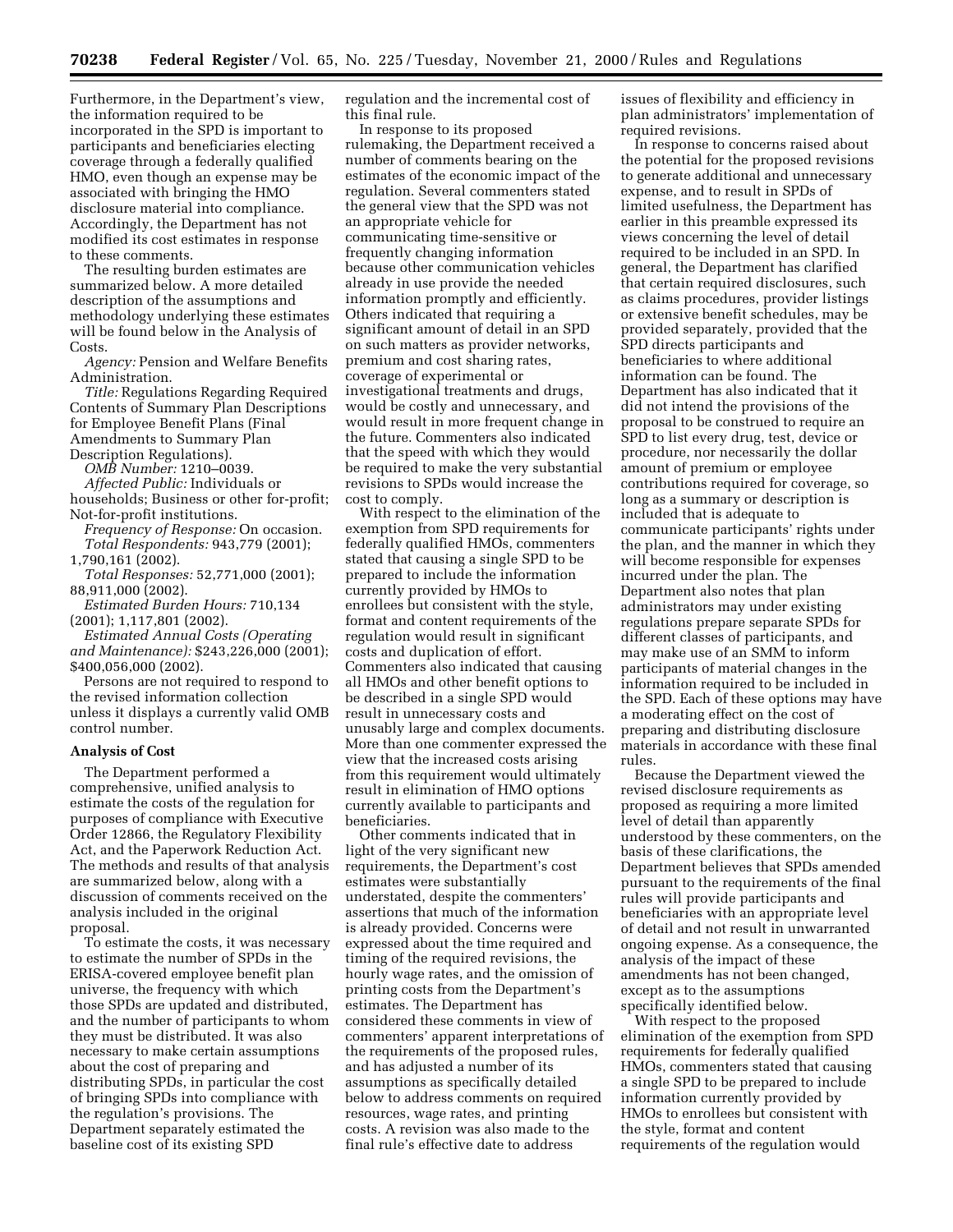result in significant costs and duplication of effort. Commenters also indicated that causing all HMO options and other benefit options to be described in a single SPD would result in unnecessary costs and unusably large and complex documents. More than one commenter expressed the view that the increased costs arising from this requirement would ultimately result in elimination of HMO options currently available to participants and beneficiaries.

The Department has responded to concerns that the inclusion of all options in a single document would result in unwarranted costs, impractical disclosure vehicles, and more limited benefit options by noting that plan administrators may use different SPDs for different classes of participants, including those classes identified by their elected benefit coverages. Furthermore, in the Department's view, the information required to be incorporated in the SPD is important to participants and beneficiaries electing coverage through a federally qualified HMO, even though an expense may be associated with bringing the HMO disclosure material into compliance. Accordingly, the Department has not modified its cost estimates in response to these comments concerning the federally qualified HMO disclosure requirements.

As a result, the basic framework and assumptions used in the analysis are generally unchanged. However, certain specific assumptions have been revised in response to comments received, or based on the availability of more recent or more complete data. The modification of the applicability date should allow many plans a somewhat longer period of time to come into compliance, and lessen their overall cost to comply by providing flexibility in their use of resources. The Department has increased its assumption concerning the amount of professional time required to effect compliance with the Consumer Bill of Rights disclosure provisions, and has altered its original assumption as to the proportion of plans that currently comply based on a number of comments indicating current compliance in substance. Professional and clerical wage rates have been adjusted upward, and an estimate of previously omitted printing costs has been included. Details of the analysis of costs follow.

The Department's estimates of both the pension and health universes have been updated based on current data, the overall effect of which is the use of slightly larger numbers of pension plans, and substantially higher numbers

of health plans than used for estimates of the impact of the proposal (specifically, 2.8 million plans compared with the 2.5 million plans at the time of the proposal). The Department estimated the number of plans, SPDs and the number of participants based on 1995 Form 5500 Series data, the March 1999 Current Population Survey (CPS), the 1996 Medical Expenditure Panel Survey (MEPS), and 1995 Census Bureau data on firms and establishments. Each pension plan is estimated to maintain one SPD, and Form 5500 data demonstrates the number of pension plans and participants. The number of welfare plans is more difficult to determine because the majority of welfare plans are exempt from the requirement to file Form 5500 due to their having fewer than 100 participants and being unfunded or fully insured. The 1996 data from MEPS on health plans offered by establishments was converted from establishments to firms using 1995 Census Bureau data, and then converting the estimate of firms to plans using Form 5500 pension data estimates on the number of multiemployer plans. The number of participants was generated using March 1999 CPS data inflated to 2002 using BLS employment projections. Form 5500 data for 1995 was used to distribute the CPS aggregate between large and small plans.

With respect to group health plans, the number of SPDs is estimated to be smaller than the number of plans because small plans typically buy standard products from vendors. In addition, individual plan sponsors often sponsor more than one plan and/or offer more than one kind of benefit (such as retirement and disability) under a single plan, but describe two or more of their plans or benefit types in a single SPD. The Department assumes that pension plans and health plans (or products) maintain separate SPDs, but that nonhealth welfare benefits are either offered together with health benefits as part of unified welfare plans or are maintained as separate plans but described along with accompanying health plans in a single combined SPD.

Pursuant to these assumptions, the Department estimates that the universe includes a total of 693,000 unique pension plan SPDs. The estimate of 84,900 unique health plan SPDs is assumed to encompass all other welfare plan SPDs. The estimated number of unique health plan SPDs has been increased for the purposes of analysis of this final rule based on updated and more detailed information on the numbers of plans, rates of self-funding,

and numbers of group health plan issuers of insurance policies.

With respect to the frequency of updating and distributing SPDs, plans filing the Form 5500 indicate whether they amended and distributed their SPDs in the preceding year. About 30 percent of plans so report. This figure is interpreted to represent a baseline level of SPD modification and distribution activity. The amendments implemented by this final rule are not expected to change the baseline rate of SPD modification for pension plans, but are expected to cause some health plans to make changes to SPDs sooner than they would otherwise have made them.

The Department generally assumes that preparing a revised SPD requires four hours of combined professional and clerical time, priced at \$56 and \$21 per hour, respectively. Previous assumptions were \$50 and \$11. The Department assumes that distributing an SPD consumes two minutes of clerical labor at \$21 per hour, plus \$2.25 for printing, materials, and mailing (or electronic dissemination) for pension plans and \$3.50 for printing, materials, and mailing (or electronic dissemination) for welfare plans. This amounts to \$2.95 per pension SPD and \$4.20 per welfare plan SPD distributed. As noted earlier, printing costs were not previously estimated, and have been included here in response to comments.

The Department estimates the baseline cost to prepare and distribute SPDs under the current regulation at \$218 million in 2001, \$224 million in 2002, and approximately \$230 million in 2003 based on projected enrollment growth. Total cost in a typical baseline year such as 2001 includes \$46 million to prepare 208,000 unique SPDs, and \$172 million to distribute copies to 51 million participants.

The Department separately estimated the cost of revisions to SPDs that plan administrators may undertake to update their SPDs following adoption of final amendments of the SPD content requirements. This cost is separate from the baseline cost attributable to normal SPD revisions, such as those made pursuant to plan amendments. Plans preparing SPDs solely to comply with the final rule would incur only the costs attributable to those revisions deemed necessary to comply with the provisions of the final rule, while plans simultaneously revising their SPDs for other reasons would incur this additional cost plus the baseline unit cost.

With respect to pension plans, the Department assumes that preparing an SPD to comply with the final rule requires 30 minutes of professional time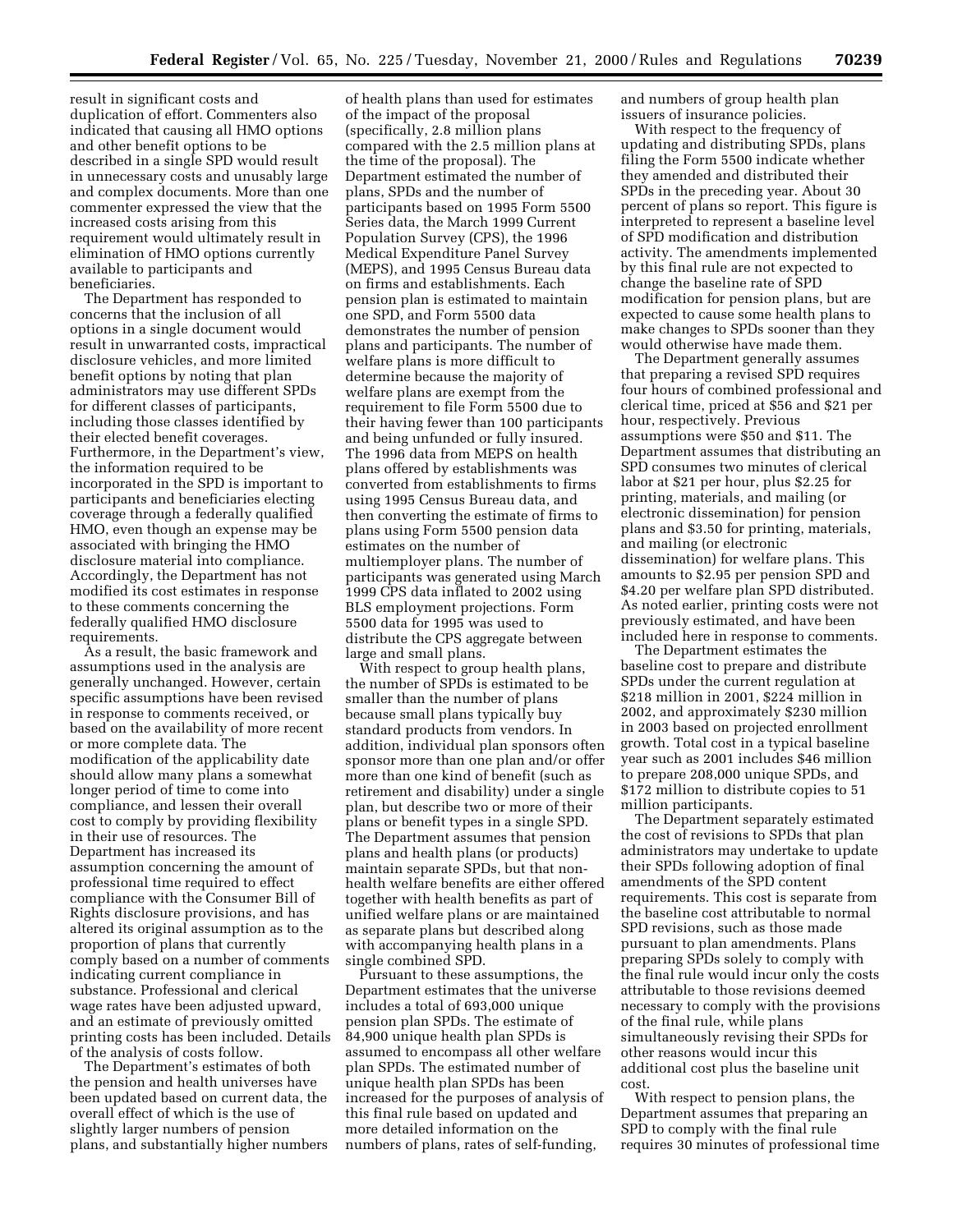at a rate of \$56 per hour. The time and expense associated with distributing each SPD are assumed to be unchanged from the baseline.

To estimate the per-unit cost to prepare revised health plan SPDs, the Department originally drew on two studies of the cost to health plans to comply with the Consumer Bill of Rights, one cited earlier by The Lewin Group for the President's Commission, and one by Coopers and Lybrand for the Kaiser Family Foundation.13 Excerpting and adjusting these studies' estimates to reflect the regulation's provisions, the Department essentially adopted the midpoint of these two studies' findings. With the addition of the small burden attributable to other provisions, the cost to prepare a health plan SPD to bring it into conformity with the regulation was originally estimated to require an average of approximately 18 hours at \$50 per hour (17 hours for the Consumer Bill of Rights disclosures). Based on the comments received on this estimate, the Department has adjusted its assumptions concerning the time required to implement Consumer Bill of Rights disclosures where not previously implemented from an average of 17 hours to 25 hours, and the total time required to come into compliance with all health plan provisions of the final rule from an average of 18 hours to an average of about 27 hours. This adjustment is responsive to comments,

and has the effect of giving the Lewin cost estimates greater weight in the analysis of the impact of this final rule. The resulting estimate takes into account a range of current compliance, based on comments received indicating that many plans already provide the required information, although not necessarily in the format the commenters construed the proposal to require, and the fact that some plans more nearly in compliance may choose to comply with an SMM, presumably lessening the cost of compliance. The average cost of preparation of group health plan disclosures is estimated at about \$1,400 per unique SPD.

Numerous comments indicating that plans already comply with the proposed revisions, although not precisely in the manner commenters construed the proposal to require (as to level of detail, including numerous benefit options in a single SPD), support the Department's original view that some portion of plans will be unaffected because they already comply. At the time of the proposal, however, and in the absence of specific evidence of the rate of current compliance in the record, the Department used the conservative estimate that 100% of plans would be required to revise SPDs or issue substantial SMMs. The Department has now revised this assumption to reflect the estimate that in the aggregate 30 percent of pension plans and 50 percent

of group health plans will be required to revise SPDs or issue substantial SMMs as a result of changes implemented by this final rule.

The Department assumed that the cost to distribute a group health plan SPD with the additional disclosures will rise in connection with the regulation, consuming an additional one minute of clerical time at \$21 per hour and an additional \$1.00 for materials and mailing or electronic distribution, for a total for \$1.35 per SPD distributed.

The Department estimates the added cost attributable to this regulation to be \$47 million in 2001 and \$208 million in 2002. The peak incremental cost in 2002 includes \$32 million to prepare 155,000 different SPDs describing 1.2 million pension and welfare plans, and \$176 million to distribute those SPDs to 36 million participants.

Combining this added cost with the baseline cost attributable to the existing regulation, the total cost to prepare and distribute SPDs under the regulation amounts to \$265 million in 2001, and \$432 million in 2002. The peak cost in 2002 includes \$78 million to prepare 321,000 SPDs describing 1.8 million plans, and \$354 million to distribute those SPDs to 89 million participants.

The baseline, additional, and total costs associated with the final SPD regulation are summarized in the table below:

#### [In millions of dollars]

| Year | <b>Baseline</b> | Additional   | Total         |
|------|-----------------|--------------|---------------|
| 2001 | \$218,360,000   | \$47,129,000 | \$265,489,000 |
| 2002 | 223,949,000     | 208,070,000  | 432,019,000   |

Plans that are assumed for purposes of this analysis to prepare and distribute SPDs for the sole purpose of complying with the regulation have the option of complying by preparing and distributing SMMs instead, the choice likely depending on the extent of the changes required for the plan involved. Plans are expected to make use of an SMM to come into compliance when a moderate to small number of revisions are required, resulting in a relatively low cost to comply relative to an extensive revision of an SPD. As a result of its use of an assumption representing a midpoint between an SMM cost and an SPD cost, the Department's estimates of the costs to revise and distribute compliant disclosure materials in

response to this regulation can be interpreted to account for the likelihood that some plans will elect to prepare and distribute SMMs.

# **Executive Order 13132 Statement**

This final rule does not have federalism implications because it has no substantial direct effect on the States, on the relationship between the national government and the States, or on the distribution of power and responsibilities among the various levels of government. Section 514 of ERISA provides, with certain exceptions specifically enumerated, that the provisions of Titles I and IV of ERISA supercede any and all laws of the States as they relate to any employee benefit plan covered under ERISA. This final

rule, therefore, does not affect the States or change the relationship or distribution of power between the national government and the States. Further, this final rule implements certain revisions to annual reporting and disclosure regulations which have been in effect in similar form for many years. The amendments incorporated in this final rule do not alter the fundamental requirements of the statute with respect to the reporting and disclosure requirements for employee benefit plans, and as such have no implications for the States or the relationship or distribution of power between the national government and the States.

<sup>13</sup> ''Estimated Costs of Selected Consumer Protection Proposals—A Cost Analysis of the President's Advisory Commission's Consumer Bill

of Rights and Responsibilities and the Patient Access to Responsible Care Act,'' Coopers &

Lybrand, LLP for the Kaiser Family Foundation, April, 1998.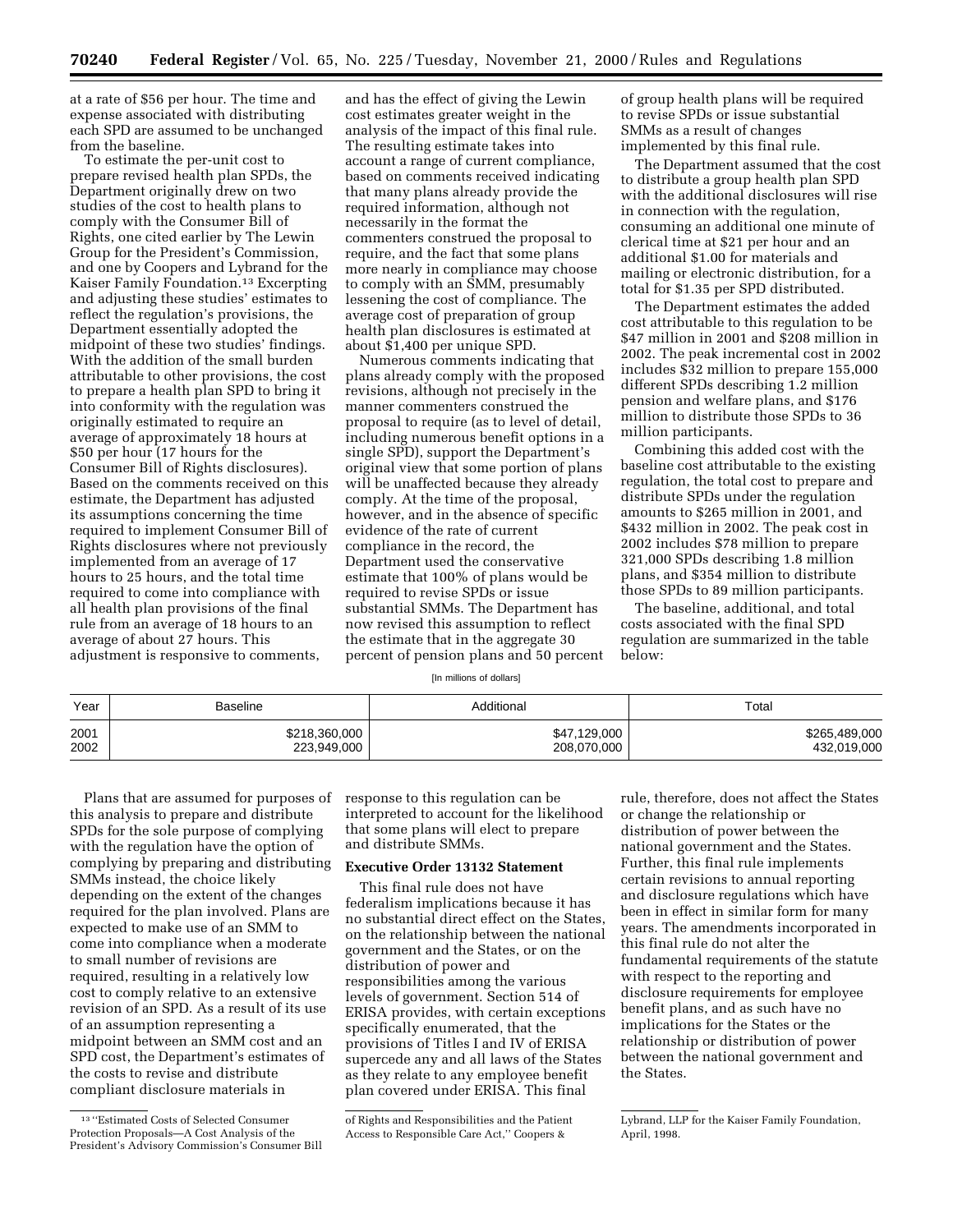#### **Unfunded Mandates Reform Act**

For purposes of the Unfunded Mandates Reform Act of 1995 (Pub. L. 104–4), as well as Executive Order 12875, this rule does not include any Federal mandate that may result in expenditures by State, local, or tribal governments, but does include mandates which may impose expenditures of \$100 million or more on the private sector. The basis for this statement is described in the analysis of costs for purposes of Executive Order 12866. Identification of the authorizing statute, and the assessment of the anticipated costs and benefits, and economic effect of this regulation are also presented elsewhere in this preamble.

In promulgating this final rule, the Department has adopted the least burdensome method of achieving the rule's objective of improving the information that participants and beneficiaries receive about their ERISA covered pension and welfare plans. The majority of the costs associated with the SPD arise from the distribution costs that must be incurred to comply with ERISA's requirement that plan administrators disclose certain information to participants and beneficiaries within specified time frames. Because plan administrators must communicate changes in the terms of the plan or other changes that affect the information required to be included in the SPD even absent any change in regulatory requirements, they periodically update and distribute SPD information to participants and beneficiaries as part of their usual and customary business practices. To ensure that the regulatory amendments being adopted as part of this final rule may be implemented by administrators in the least burdensome manner, the Department adopted a delayed applicability date that lets plan administrators avoid the largest component of the cost of a regulatory change in the SPD content requirements (*i.e.,* distribution expenses) by allowing them to incorporate the required revisions into the periodic SPD updates that they would otherwise be distributing as part of their usual and customary business practices.

#### **Small Business Regulatory Enforcement Fairness Act**

This final rule is subject to the provisions of the Small Business Regulatory Enforcement Fairness Act of 1996 (5 U.S.C. 801 *et seq.*) (SBREFA), and is a major rule under SBREFA. Accordingly, this final rule has been

transmitted to Congress and the Comptroller General for review.

#### **Statutory Authority**

This regulation is adopted pursuant to the authority in sections 101, 103, 104, 109, 110, 111, 504 and 505 of ERISA and under Secretary of Labor's Order No. 1–87, 52 FR 13139, April 21, 1987.

#### **List of Subjects in 29 CFR Part 2520**

Employee benefit plans, Employee Retirement Income Security Act, Group health plans, Pension plans, Welfare benefit plans.

For the reasons set forth above, Part 2520 of Title 29 of the Code of Federal Regulations is amended as follows:

1. The authority for Part 2520 continues to read as follows:

**Authority:** Secs. 101, 102, 103, 104, 105, 109, 110, 111(b)(2), 111(c), and 505, Pub. L. 93–406, 88 Stat. 840–52 and 894 (29 U.S.C. 1021–1025, 1029–31, and 1135); Secretary of Labor's Order No. 27–74, 13–76, 1–87, and Labor Management Services Administration Order 2–6.

2. Section 2520.102–3 is amended by removing paragraph (v), revising paragraphs (d), (j), (l), (m)(3), (o), (s), (t)(2), and (u), revising the last sentence of paragraph (q), and adding paragraph (m)(4) to read as follows:

#### **§ 2520.102–3 Contents of summary plan description.**

\* \* \* \* \* (d) The type of pension or welfare plan, *i.e.,* for pension plans— defined benefit, defined contribution, 401(k), cash balance, money purchase, profit sharing, ERISA section 404(c) plan, etc., and for welfare plans—group health plans, disability, pre-paid legal services, etc.

\* \* \* \* \* (j) The plan's requirements respecting eligibility for participation and for benefits. The summary plan description shall describe the plan's provisions relating to eligibility to participate in the plan and the information identified in paragraphs (j)(1), (2) and (3) of this section, as appropriate.

(1) For employee pension benefit plans, it shall also include a statement describing the plan's normal retirement age, as that term is defined in section 3(24) of the Act, and a statement describing any other conditions which must be met before a participant will be eligible to receive benefits. Such plan benefits shall be described or summarized. In addition, the summary plan description shall include a description of the procedures governing qualified domestic relations order (QDRO) determinations or a statement indicating that participants and

beneficiaries can obtain, without charge, a copy of such procedures from the plan administrator.

(2) For employee welfare benefit plans, it shall also include a statement of the conditions pertaining to eligibility to receive benefits, and a description or summary of the benefits. In the case of a welfare plan providing extensive schedules of benefits (a group health plan, for example), only a general description of such benefits is required if reference is made to detailed schedules of benefits which are available without cost to any participant or beneficiary who so requests. In addition, the summary plan description shall include a description of the procedures governing qualified medical child support order (QMCSO) determinations or a statement indicating that participants and beneficiaries can obtain, without charge, a copy of such procedures from the plan administrator.

(3) For employee welfare benefit plans that are group health plans, as defined in section 733(a)(1) of the Act, the summary plan description shall include a description of any cost-sharing provisions, including premiums, deductibles, coinsurance, and copayment amounts for which the participant or beneficiary will be responsible; any annual or lifetime caps or other limits on benefits under the plan; the extent to which preventive services are covered under the plan; whether, and under what circumstances, existing and new drugs are covered under the plan; whether, and under what circumstances, coverage is provided for medical tests, devices and procedures; provisions governing the use of network providers, the composition of the provider network, and whether, and under what circumstances, coverage is provided for out-of-network services; any conditions or limits on the selection of primary care providers or providers of speciality medical care; any conditions or limits applicable to obtaining emergency medical care; and any provisions requiring preauthorizations or utilization review as a condition to obtaining a benefit or service under the plan. In the case of plans with provider networks, the listing of providers may be furnished as a separate document that accompanies the plan's SPD, provided that the summary plan description contains a general description of the provider network and provided further that the SPD contains a statement that provider lists are furnished automatically, without charge, as a separate document.

\* \* \* \* \*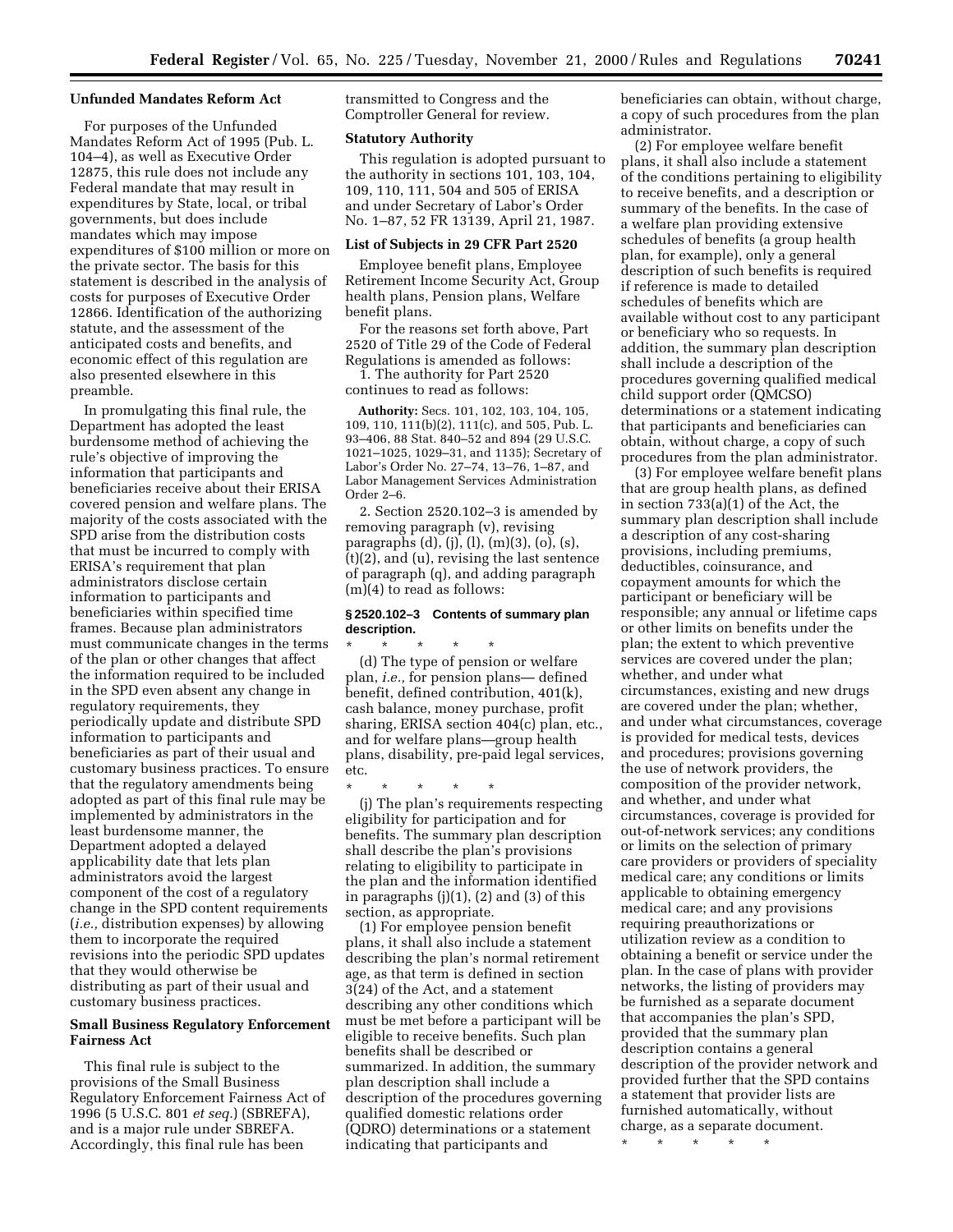(l) For both pension and welfare benefit plans, a statement clearly identifying circumstances which may result in disqualification, ineligibility, or denial, loss, forfeiture, suspension, offset, reduction, or recovery (e.g., by exercise of subrogation or reimbursement rights) of any benefits that a participant or beneficiary might otherwise reasonably expect the plan to provide on the basis of the description of benefits required by paragraphs (j) and (k) of this section. In addition to other required information, plans must include a summary of any plan provisions governing the authority of the plan sponsors or others to terminate the plan or amend or eliminate benefits under the plan and the circumstances, if any, under which the plan may be terminated or benefits may be amended or eliminated; a summary of any plan provisions governing the benefits, rights and obligations of participants and beneficiaries under the plan on termination of the plan or amendment or elimination of benefits under the plan, including, in the case of an employee pension benefit plan, a summary of any provisions relating to the accrual and the vesting of pension benefits under the plan upon termination; and a summary of any plan provisions governing the allocation and disposition of assets of the plan upon termination. Plans also shall include a summary of any provisions that may result in the imposition of a fee or charge on a participant or beneficiary, or on an individual account thereof, the payment of which is a condition to the receipt of benefits under the plan. The foregoing summaries shall be disclosed in accordance with the requirements under 29 CFR 2520.102–2(b).

 $(m) * * *$ 

(3) A summary plan description for a single-employer plan will be deemed to comply with paragraph (m)(2) of this section if it includes the following statement:

Your pension benefits under this plan are insured by the Pension Benefit Guaranty Corporation (PBGC), a federal insurance agency. If the plan terminates (ends) without enough money to pay all benefits, the PBGC will step in to pay pension benefits. Most people receive all of the pension benefits they would have received under their plan, but some people may lose certain benefits.

The PBGC guarantee generally covers: (1) Normal and early retirement benefits; (2) disability benefits if you become disabled before the plan terminates; and (3) certain benefits for your survivors.

The PBGC guarantee generally does not cover: (1) Benefits greater than the maximum guaranteed amount set by law for the year in which the plan terminates; (2) some or all of benefit increases and new benefits based on

plan provisions that have been in place for fewer than 5 years at the time the plan terminates; (3) benefits that are not vested because you have not worked long enough for the company; (4) benefits for which you have not met all of the requirements at the time the plan terminates; (5) certain early retirement payments (such as supplemental benefits that stop when you become eligible for Social Security) that result in an early retirement monthly benefit greater than your monthly benefit at the plan's normal retirement age; and (6) non-pension benefits, such as health insurance, life insurance, certain death benefits, vacation pay, and severance pay.

Even if certain of your benefits are not guaranteed, you still may receive some of those benefits from the PBGC depending on how much money your plan has and on how much the PBGC collects from employers.

For more information about the PBGC and the benefits it guarantees, ask your plan administrator or contact the PBGC's Technical Assistance Division, 1200 K Street N.W., Suite 930, Washington, D.C. 20005– 4026 or call 202–326–4000 (not a toll-free number). TTY/TDD users may call the federal relay service toll-free at 1–800–877–8339 and ask to be connected to 202–326–4000. Additional information about the PBGC's pension insurance program is available through the PBGC's website on the Internet at http://www.pbgc.gov.

(4) A summary plan description for a multiemployer plan will be deemed to comply with paragraph (m)(2) of this section if it includes the following statement:

Your pension benefits under this multiemployer plan are insured by the Pension Benefit Guaranty Corporation (PBGC), a federal insurance agency. A multiemployer plan is a collectively bargained pension arrangement involving two or more unrelated employers, usually in a common industry.

Under the multiemployer plan program, the PBGC provides financial assistance through loans to plans that are insolvent. A multiemployer plan is considered insolvent if the plan is unable to pay benefits (at least equal to the PBGC's guaranteed benefit limit) when due.

The maximum benefit that the PBGC guarantees is set by law. Under the multiemployer program, the PBGC guarantee equals a participant's years of service multiplied by  $(1)$  100% of the first \$5 of the monthly benefit accrual rate and (2) 75% of the next \$15. The PBGC's maximum guarantee limit is \$16.25 per month times a participant's years of service. For example, the maximum annual guarantee for a retiree with 30 years of service would be \$5,850.

The PBGC guarantee generally covers: (1) Normal and early retirement benefits; (2) disability benefits if you become disabled before the plan becomes insolvent; and (3) certain benefits for your survivors.

The PBGC guarantee generally does not cover: (1) Benefits greater than the maximum guaranteed amount set by law; (2) benefit increases and new benefits based on plan provisions that have been in place for fewer

than 5 years at the earlier of: (i) The date the plan terminates or (ii) the time the plan becomes insolvent; (3) benefits that are not vested because you have not worked long enough; (4) benefits for which you have not met all of the requirements at the time the plan becomes insolvent; and (5) non-pension benefits, such as health insurance, life insurance, certain death benefits, vacation pay, and severance pay.

For more information about the PBGC and the benefits it guarantees, ask your plan administrator or contact the PBGC's Technical Assistance Division, 1200 K Street, N.W., Suite 930, Washington, D.C. 20005– 4026 or call 202–326–4000 (not a toll-free number). TTY/TDD users may call the federal relay service toll-free at 1–800–877–8339 and ask to be connected to 202–326–4000. Additional information about the PBGC's pension insurance program is available through the PBGC's website on the Internet at http://www.pbgc.gov.

\* \* \* \* \*

(o) In the case of a group health plan, within the meaning of section 607(1) of the Act, subject to the continuation coverage provisions of Part 6 of Title I of ERISA, a description of the rights and obligations of participants and beneficiaries with respect to continuation coverage, including, among other things, information concerning qualifying events and qualified beneficiaries, premiums, notice and election requirements and procedures, and duration of coverage. \* \* \* \* \*

(q) \* \* \* If a health insurance issuer, within the meaning of section 733(b)(2) of the Act, is responsible, in whole or in part, for the financing or administration of a group health plan, the summary plan description shall indicate the name and address of the issuer, whether and to what extent benefits under the plan are guaranteed under a contract or policy of insurance issued by the issuer, and the nature of any administrative services (e.g., payment of claims) provided by the issuer.

\* \* \* \* \* (s) The procedures governing claims for benefits (including procedures for obtaining preauthorizations, approvals, or utilization review decisions in the case of group health plan services or benefits, and procedures for filing claim forms, providing notifications of benefit determinations, and reviewing denied claims in the case of any plan), applicable time limits, and remedies available under the plan for the redress of claims which are denied in whole or in part (including procedures required under section 503 of Title I of the Act). The plan's claims procedures may be furnished as a separate document that accompanies the plan's SPD, provided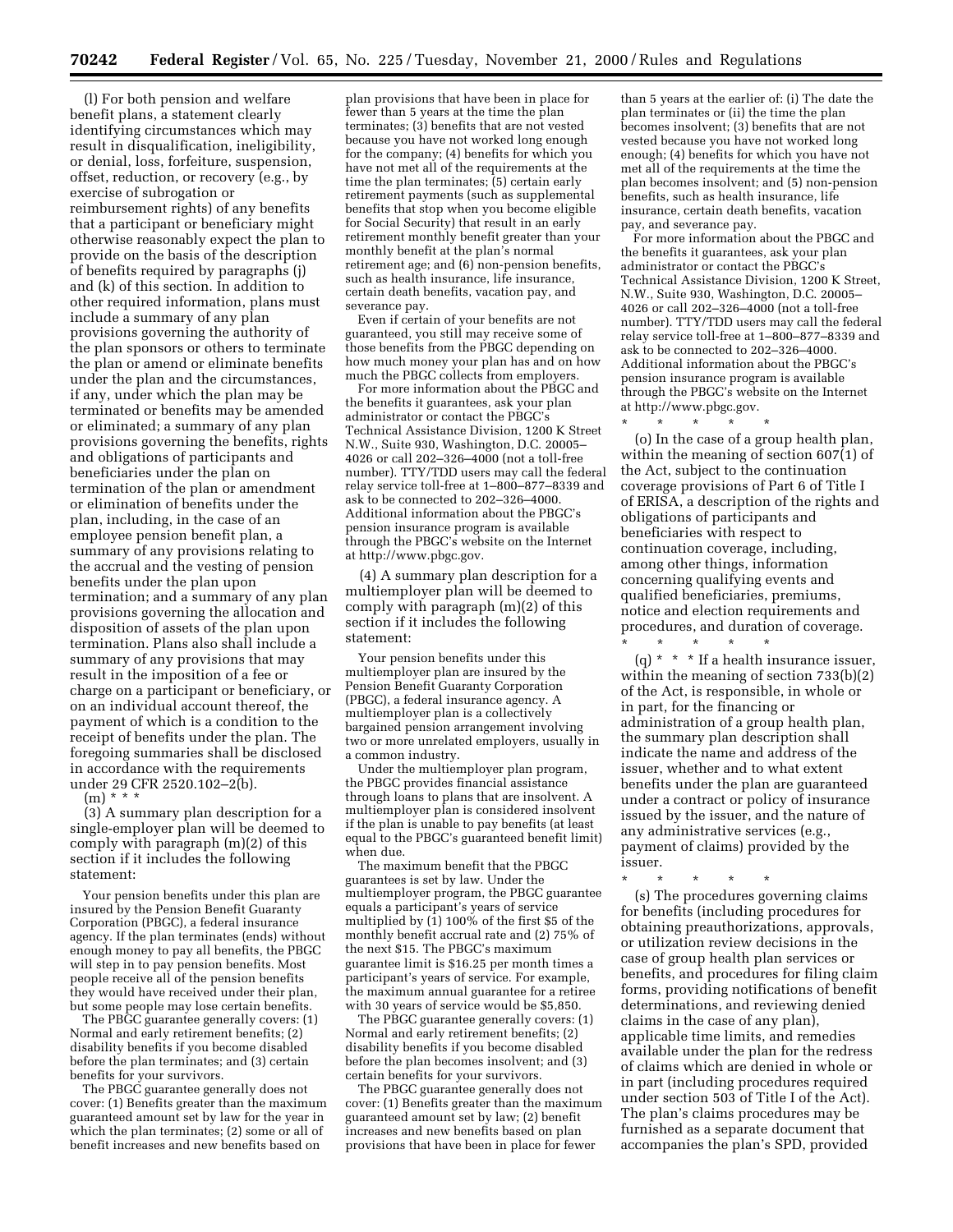that the document satisfies the style and format requirements of 29 CFR 2520.102–2 and, provided further that the SPD contains a statement that the plan's claims procedures are furnished automatically, without charge, as a separate document.

 $(t) * * * *$ 

(2) A summary plan description will be deemed to comply with the requirements of paragraph (t)(1) of this section if it includes the following statement; items of information which are not applicable to a particular plan should be deleted:

As a participant in (name of plan) you are entitled to certain rights and protections under the Employee Retirement Income Security Act of 1974 (ERISA). ERISA provides that all plan participants shall be entitled to:

#### **Receive Information About Your Plan and Benefits**

Examine, without charge, at the plan administrator's office and at other specified locations, such as worksites and union halls, all documents governing the plan, including insurance contracts and collective bargaining agreements, and a copy of the latest annual report (Form 5500 Series) filed by the plan with the U.S. Department of Labor and available at the Public Disclosure Room of the Pension and Welfare Benefit Administration.

Obtain, upon written request to the plan administrator, copies of documents governing the operation of the plan, including insurance contracts and collective bargaining agreements, and copies of the latest annual report (Form 5500 Series) and updated summary plan description. The administrator may make a reasonable charge for the copies.

Receive a summary of the plan's annual financial report. The plan administrator is required by law to furnish each participant with a copy of this summary annual report.

Obtain a statement telling you whether you have a right to receive a pension at normal retirement age (age  $* * *$ ) and if so, what your benefits would be at normal retirement age if you stop working under the plan now. If you do not have a right to a pension, the statement will tell you how many more years you have to work to get a right to a pension. This statement must be requested in writing and is not required to be given more than once every twelve (12) months. The plan must provide the statement free of charge.

# **Continue Group Health Plan Coverage**

Continue health care coverage for yourself, spouse or dependents if there is a loss of coverage under the plan as a result of a qualifying event. You or your dependents may have to pay for such coverage. Review this summary plan description and the documents governing the plan on the rules governing your COBRA continuation coverage rights.

Reduction or elimination of exclusionary periods of coverage for preexisting conditions under your group health plan, if you have

creditable coverage from another plan. You should be provided a certificate of creditable coverage, free of charge, from your group health plan or health insurance issuer when you lose coverage under the plan, when you become entitled to elect COBRA continuation coverage, when your COBRA continuation coverage ceases, if you request it before losing coverage, or if you request it up to 24 months after losing coverage. Without evidence of creditable coverage, you may be subject to a preexisting condition exclusion for 12 months (18 months for late enrollees) after your enrollment date in your coverage.

#### **Prudent Actions by Plan Fiduciaries**

In addition to creating rights for plan participants ERISA imposes duties upon the people who are responsible for the operation of the employee benefit plan. The people who operate your plan, called ''fiduciaries'' of the plan, have a duty to do so prudently and in the interest of you and other plan participants and beneficiaries. No one, including your employer, your union, or any other person, may fire you or otherwise discriminate against you in any way to prevent you from obtaining a (pension, welfare) benefit or exercising your rights under ERISA.

#### **Enforce Your Rights**

If your claim for a (pension, welfare) benefit is denied or ignored, in whole or in part, you have a right to know why this was done, to obtain copies of documents relating to the decision without charge, and to appeal any denial, all within certain time schedules.

Under ERISA, there are steps you can take to enforce the above rights. For instance, if you request a copy of plan documents or the latest annual report from the plan and do not receive them within 30 days, you may file suit in a Federal court. In such a case, the court may require the plan administrator to provide the materials and pay you up to \$110 a day until you receive the materials, unless the materials were not sent because of reasons beyond the control of the administrator. If you have a claim for benefits which is denied or ignored, in whole or in part, you may file suit in a state or Federal court. In addition, if you disagree with the plan's decision or lack thereof concerning the qualified status of a domestic relations order or a medical child support order, you may file suit in Federal court. If it should happen that plan fiduciaries misuse the plan's money, or if you are discriminated against for asserting your rights, you may seek assistance from the U.S. Department of Labor, or you may file suit in a Federal court. The court will decide who should pay court costs and legal fees. If you are successful the court may order the person you have sued to pay these costs and fees. If you lose, the court may order you to pay these costs and fees, for example, if it finds your claim is frivolous.

#### **Assistance with Your Questions**

If you have any questions about your plan, you should contact the plan administrator. If you have any questions about this statement or about your rights under ERISA, or if you need assistance in obtaining documents from the plan administrator, you should contact the nearest office of the Pension and Welfare

Benefits Administration, U.S. Department of Labor, listed in your telephone directory or the Division of Technical Assistance and Inquiries, Pension and Welfare Benefits Administration, U.S. Department of Labor, 200 Constitution Avenue N.W., Washington, D.C. 20210. You may also obtain certain publications about your rights and responsibilities under ERISA by calling the publications hotline of the Pension and Welfare Benefits Administration.

(u) (1) For a group health plan, as defined in section 733(a)(1) of the Act, that provides maternity or newborn infant coverage, a statement describing any requirements under federal or state law applicable to the plan, and any health insurance coverage offered under the plan, relating to hospital length of stay in connection with childbirth for the mother or newborn child. If federal law applies in some areas in which the plan operates and state law applies in other areas, the statement should describe the different areas and the federal or state law requirements applicable in each.

(2) In the case of a group health plan subject to section 711 of the Act, the summary plan description will be deemed to have complied with paragraph (u)(1) of this section relating to the required description of federal law requirements if it includes the following statement in the summary plan description:

Group health plans and health insurance issuers generally may not, under Federal law, restrict benefits for any hospital length of stay in connection with childbirth for the mother or newborn child to less than 48 hours following a vaginal delivery, or less than 96 hours following a cesarean section. However, Federal law generally does not prohibit the mother's or newborn's attending provider, after consulting with the mother, from discharging the mother or her newborn earlier than 48 hours (or 96 hours as applicable). In any case, plans and issuers may not, under Federal law, require that a provider obtain authorization from the plan or the insurance issuer for prescribing a length of stay not in excess of 48 hours (or 96 hours).

#### **§ 2520.102–5 [Removed]**

3. Section 2520.102–5 is removed.

4. Section 2520.104b–3 is amended by revising the second sentence of paragraph (a), and paragraphs (d) and (e) to read as follows:

#### **§ 2520.104b–3 Summary of material modifications to the plan and changes in the information required to be included in the summary plan description.**

(a) \* \* \* Except as provided in paragraph (d) of this section, the plan administrator shall furnish this summary, written in a manner calculated to be understood by the